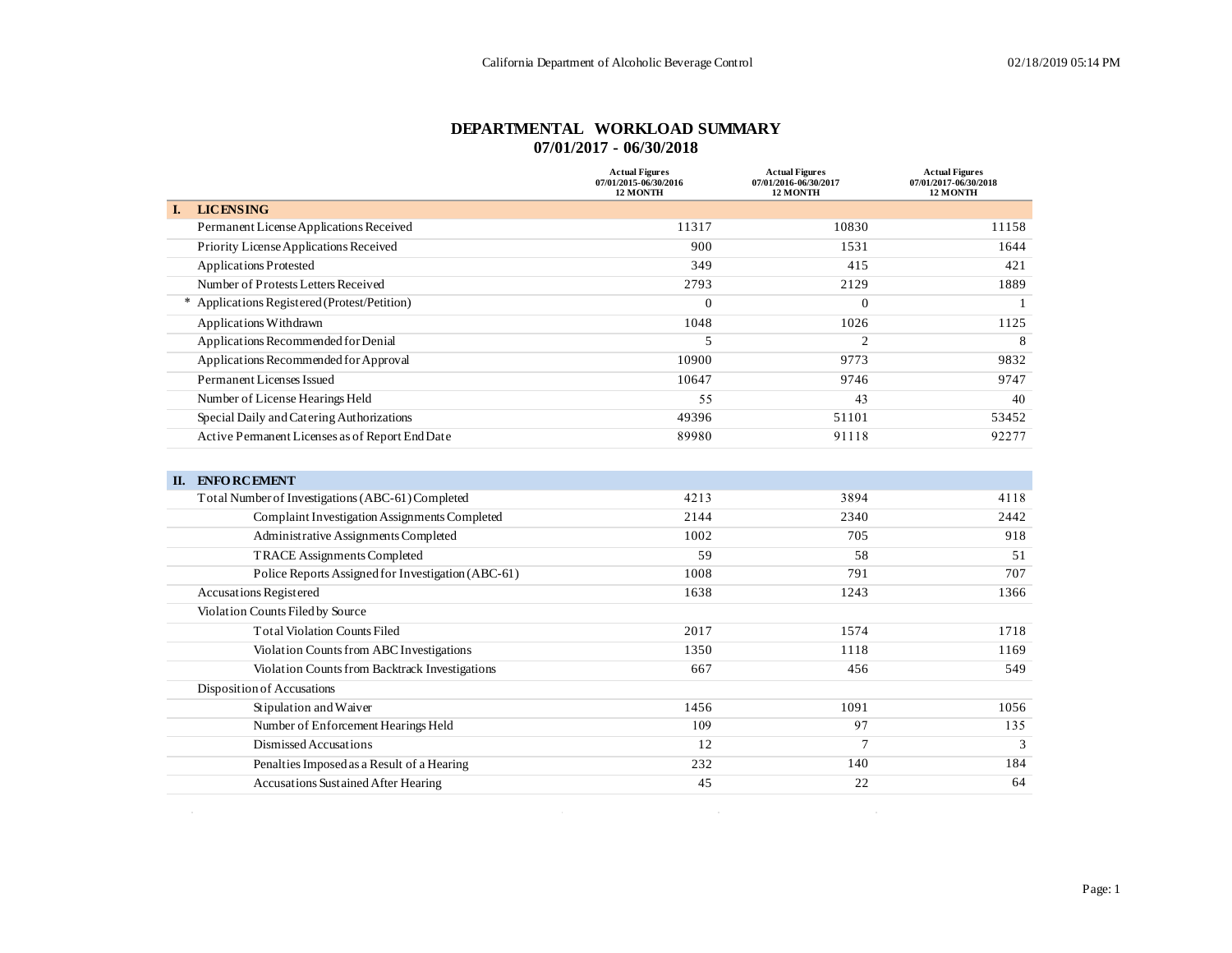| Ш.     | <b>REVENUE</b>                                     |              |
|--------|----------------------------------------------------|--------------|
|        | Renewals                                           | \$45,481,756 |
|        | Original Fees                                      | \$5,978,497  |
|        | Transfers                                          | \$3,146,463  |
|        | Daily Licenses                                     | \$1,328,705  |
|        | Catering Permits                                   | \$833,185    |
|        | Caterer's Authorization                            | \$548,685    |
|        | Other                                              | \$2,760,680  |
|        | Total Licensing Revenue                            | \$60,077,971 |
|        | Offers in Compromise Accepted:                     |              |
|        | Amount                                             | \$2,009,188  |
|        | Number                                             | 721          |
|        |                                                    |              |
| IV.    | <b>DECISIONS</b>                                   |              |
|        | Proposed Decisions Adopted                         | 90           |
|        | Proposed Decisions Rejected Under Section 11517(c) | 14           |
|        | Suspensions                                        | 254          |
|        | Revocations Including Those Stayed                 | 181          |
|        |                                                    |              |
|        | APPEALSFILED TO APPEALS BOARD                      | 72           |
|        |                                                    |              |
| $\ast$ | <b>COURT ACTIONS FILED/PENDING</b>                 | $\mathbf{0}$ |
|        |                                                    |              |
|        | Stip and Waiver Received after ATTY Assignment     | 99           |
|        |                                                    |              |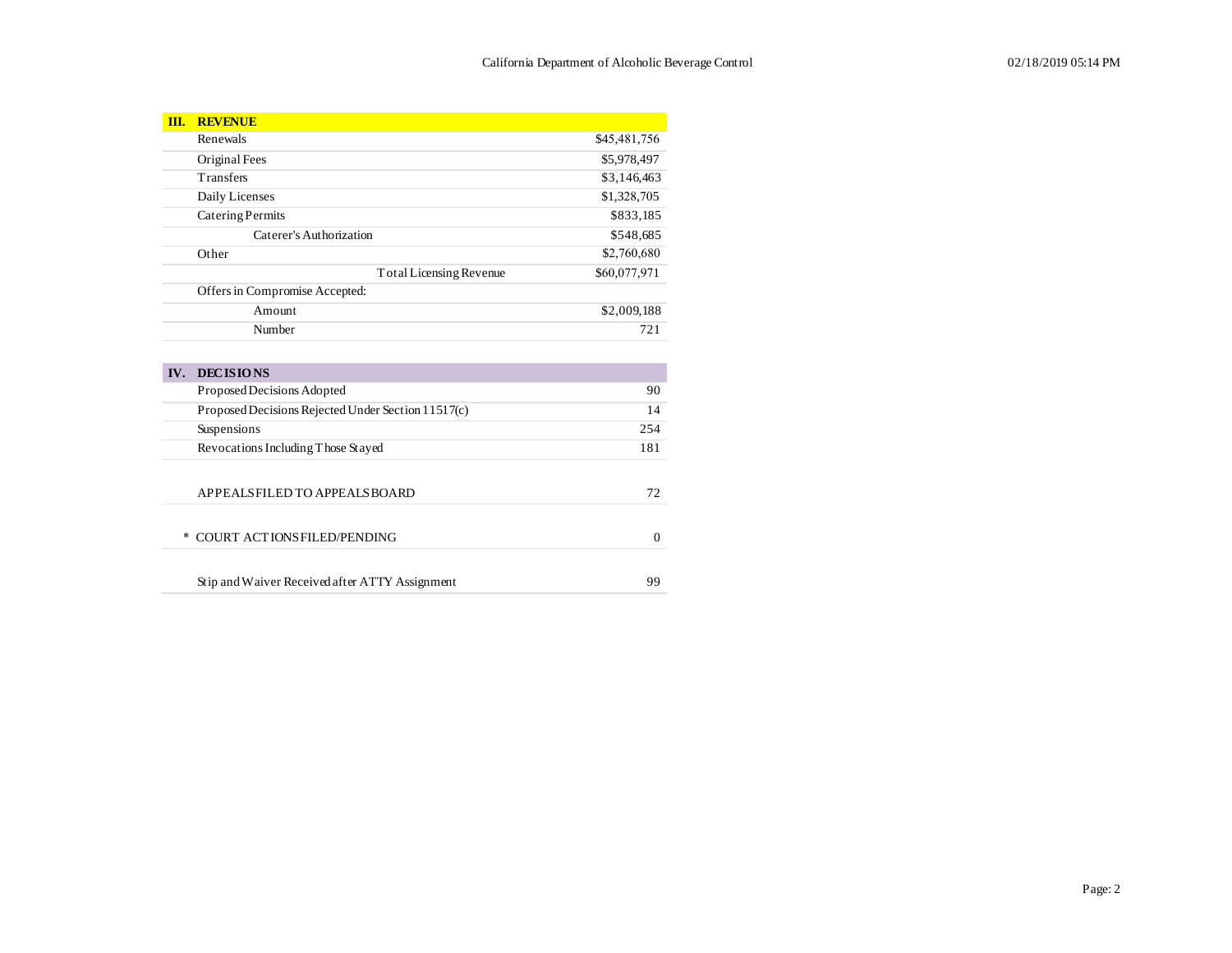\* Due to the automation of this category, data prior to August 01, 2018 will not be reflected in this total.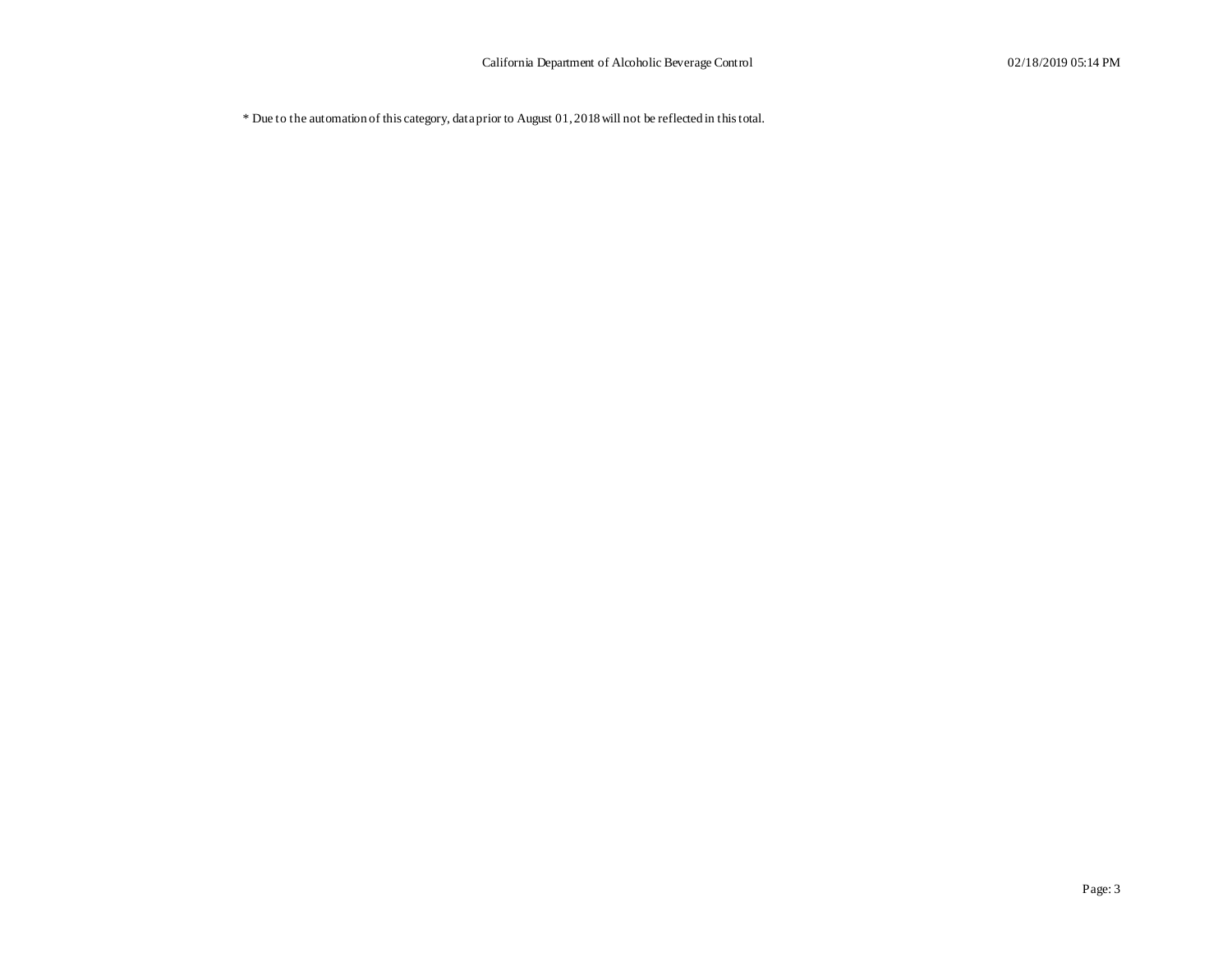### **APPLICATION AND LICENSING INVESTIGATIONS**

|                           | <b>TOTAL</b>        | <b>APPLICATION INVESTIGATIONS (220'S)</b> |                  |                 |               |                  |               |                     |                |  |  |  |  |
|---------------------------|---------------------|-------------------------------------------|------------------|-----------------|---------------|------------------|---------------|---------------------|----------------|--|--|--|--|
| <b>HEADO UARTERS</b>      | <b>APPLICATIONS</b> |                                           | <b>Originals</b> |                 |               |                  |               |                     |                |  |  |  |  |
|                           | RECD(211'S)         | <b>RECEIVED</b>                           | <b>COMP'D</b>    | <b>APPROVED</b> | <b>DENIED</b> | <b>WITHDRAWN</b> | <b>VOIDED</b> | <b>NO CREDIT WD</b> | <b>PENDING</b> |  |  |  |  |
| <b>GAP NORTHERN</b>       |                     |                                           |                  | $\Omega$        |               |                  |               |                     |                |  |  |  |  |
| <b>GAP SOUTHERN</b>       |                     |                                           |                  | $\Omega$        |               |                  |               |                     |                |  |  |  |  |
| HEADQUARTERS              |                     |                                           |                  | $\Omega$        |               |                  |               |                     |                |  |  |  |  |
| <b>LICENSING</b>          | 346                 | 346                                       | 372              | 290             |               | 82               |               |                     | 19             |  |  |  |  |
| TEU                       |                     |                                           |                  | $\Omega$        |               |                  |               |                     | $\Omega$       |  |  |  |  |
| TRACE                     |                     |                                           |                  | $\Omega$        |               |                  |               |                     | 0              |  |  |  |  |
| <b>TRAININGNORTH</b>      |                     |                                           |                  |                 |               |                  |               |                     |                |  |  |  |  |
| <b>TRAININGSOUTH</b>      |                     |                                           |                  |                 |               |                  |               |                     |                |  |  |  |  |
| <b>HEADQUARTERSTOTALS</b> | 346                 | 346                                       | 372              | 290             |               | 82               |               |                     | 19             |  |  |  |  |

|                      | <b>TOTAL</b>        | <b>APPLICATION INVESTIGATIONS (220'S)</b> |               |                 |                |                  |                |                     |                |  |  |  |
|----------------------|---------------------|-------------------------------------------|---------------|-----------------|----------------|------------------|----------------|---------------------|----------------|--|--|--|
| <b>NORTHERN</b>      | <b>APPLICATIONS</b> |                                           |               |                 |                | <b>Originals</b> |                |                     |                |  |  |  |
|                      | REC'D(211'S)        | <b>RECEIVED</b>                           | <b>COMP'D</b> | <b>APPROVED</b> | <b>DENIED</b>  | <b>WITHDRAWN</b> | <b>VOIDED</b>  | <b>NO CREDIT WD</b> | <b>PENDING</b> |  |  |  |
| <b>CONCORD</b>       | $\sqrt{ }$          | $\Omega$                                  | $\Omega$      | $\Omega$        | $\Omega$       | $\Omega$         | $\Omega$       | $\Omega$            | $\overline{0}$ |  |  |  |
| <b>EUREKA</b>        | 60                  | 23                                        | 24            | 22              | $\Omega$       | $\sim$           | $\bigcirc$     | $\Omega$            | $\overline{4}$ |  |  |  |
| <b>FRESNO</b>        | 371                 | 182                                       | 184           | 165             | $\overline{0}$ | 19               | $\sim$         | $\Omega$            | 55             |  |  |  |
| NORTHERN DIVISION    | $\Omega$            | $\Omega$                                  | $\Omega$      | $\Omega$        | $\Omega$       | $\Omega$         | $\Omega$       | $\Omega$            | $\overline{0}$ |  |  |  |
| <b>NORTHERN SOU</b>  | $\sqrt{ }$          | $\Omega$                                  | $\Omega$      | $\Omega$        | $\Omega$       | $\Omega$         | $\Omega$       | $\Omega$            | $\overline{0}$ |  |  |  |
| <b>OAKLAND</b>       | 788                 | 429                                       | 424           | 372             | $\Omega$       | 52               | $\overline{4}$ | 3                   | 159            |  |  |  |
| <b>REDDING</b>       | 226                 | 115                                       | 109           | 99              | $\theta$       | 10               | $\mathbf{r}$   | $\Omega$            | 21             |  |  |  |
| <b>SACRAMENTO</b>    | 863                 | 490                                       | 452           | 410             |                | 41               | $\overline{4}$ | $\mathcal{L}$       | 200            |  |  |  |
| <b>SALINAS</b>       | 281                 | 135                                       | 123           | 110             | $\overline{0}$ | 13               |                | $\Omega$            | 58             |  |  |  |
| <b>SAN FRANCISCO</b> | 727                 | 369                                       | 329           | 289             | $\overline{0}$ | 40               | $\sim$         | $\mathcal{D}$       | 147            |  |  |  |
| <b>SAN JOSE</b>      | 464                 | 222                                       | 253           | 220             | $\Omega$       | 33               | $\overline{4}$ | $\Omega$            | 73             |  |  |  |
| <b>SANTA ROSA</b>    | 1077                | 802                                       | 860           | 807             | $\overline{0}$ | 53               | 20             | $\overline{ }$      | 183            |  |  |  |
| <b>STOCKTON</b>      | 449                 | 248                                       | 224           | 193             | $\mathbf{0}$   | 31               | 3              | $\mathcal{D}$       | 94             |  |  |  |
| NORTHERN TOTALS      | 5306                | 3015                                      | 2982          | 2687            |                | 294              | 49             | 16                  | 994            |  |  |  |

|                              | <b>TOTAL</b>        |                 |                  |                 |               | <b>APPLICATION INVESTIGATIONS (220'S)</b> |               |                     |                |  |  |  |
|------------------------------|---------------------|-----------------|------------------|-----------------|---------------|-------------------------------------------|---------------|---------------------|----------------|--|--|--|
| <b>SOUTHERN</b>              | <b>APPLICATIONS</b> |                 | <b>Originals</b> |                 |               |                                           |               |                     |                |  |  |  |
|                              | REC'D(211'S)        | <b>RECEIVED</b> | <b>COMP'D</b>    | <b>APPROVED</b> | <b>DENIED</b> | <b>WITHDRAWN</b>                          | <b>VOIDED</b> | <b>NO CREDIT WD</b> | <b>PENDING</b> |  |  |  |
| <b>BAKERSFIELD</b>           | 272                 | 135             | 135              | 113             |               | $\cap$<br>∸                               |               |                     | 42             |  |  |  |
| <b>CERRIT OS ENFORCEMENT</b> |                     |                 |                  |                 |               |                                           |               |                     |                |  |  |  |
| <b>LA/METRO</b>              | 762                 | 374             | 406              | 331             |               |                                           |               |                     | 282            |  |  |  |
| <b>LB/LAKEWOOD</b>           | 436                 | 190             | 171              | 152             |               |                                           |               |                     | 73             |  |  |  |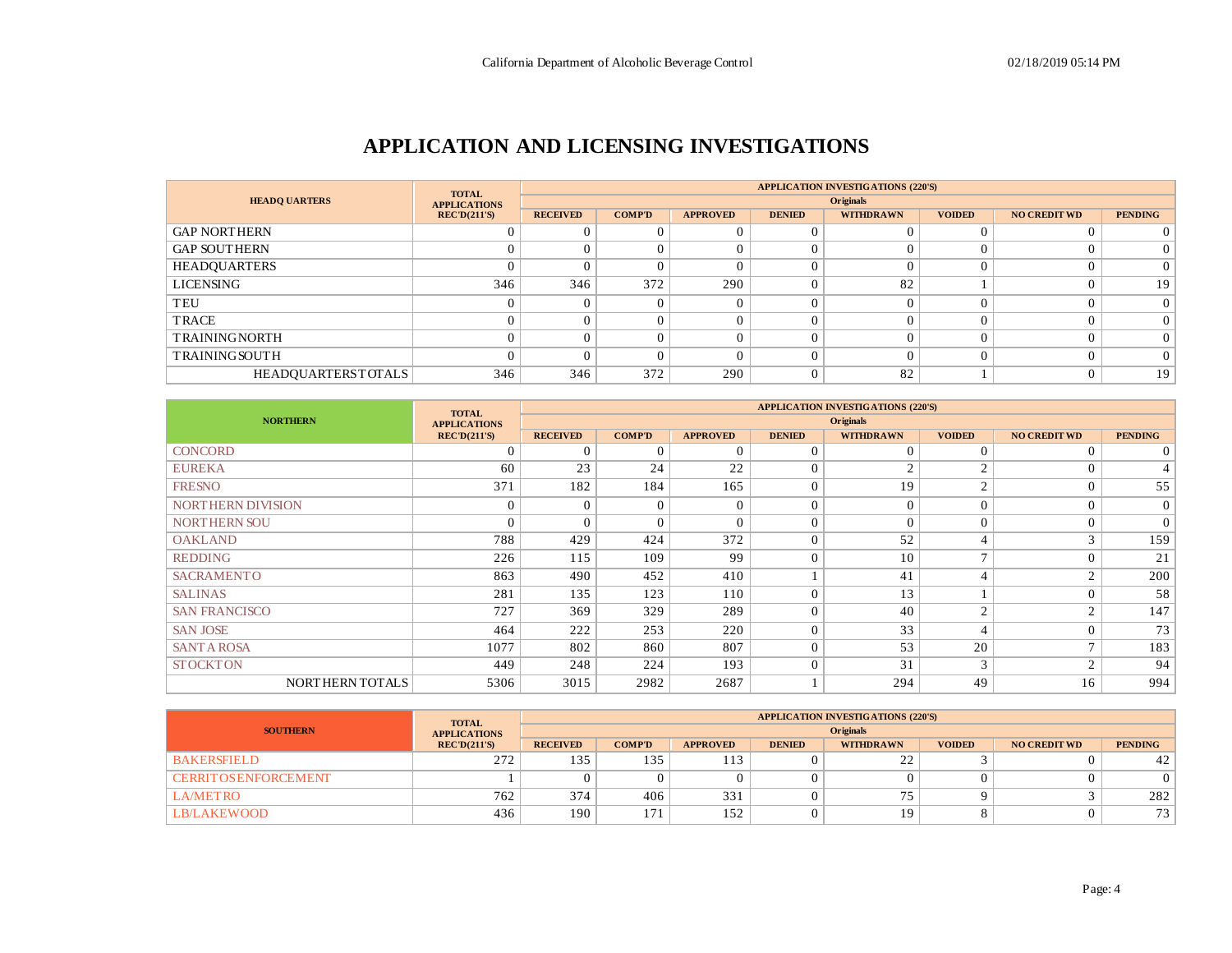|                          | <b>TOTAL</b>        |                 |               |                 |                | <b>APPLICATION INVESTIGATIONS (220'S)</b> |                |                     |                |
|--------------------------|---------------------|-----------------|---------------|-----------------|----------------|-------------------------------------------|----------------|---------------------|----------------|
| <b>HEADQ UARTERS</b>     | <b>APPLICATIONS</b> |                 |               |                 |                | <b>Originals</b>                          |                |                     |                |
|                          | <b>REC'D(211'S)</b> | <b>RECEIVED</b> | <b>COMP'D</b> | <b>APPROVED</b> | <b>DENIED</b>  | <b>WITHDRAWN</b>                          | <b>VOIDED</b>  | <b>NO CREDIT WD</b> | <b>PENDING</b> |
| <b>MONROVIA</b>          | 444                 | 195             | 199           | 170             |                | 29                                        | $\overline{c}$ |                     | 79             |
| <b>PALM DESERT</b>       | 235                 | 133             | 118           | 101             | $\Omega$       | 17                                        |                | $\gamma$            | 55             |
| <b>RIVERSIDE</b>         | 686                 | 341             | 324           | 276             | $\mathbf{0}$   | 48                                        | $\overline{ }$ | $\Omega$            | 160            |
| <b>SAN DIEGO</b>         | 549                 | 308             | 315           | 253             | 3              | 59                                        | 6              | $\Omega$            | 192            |
| <b>SAN LUISOBISPO</b>    | 382                 | 270             | 290           | 272             | $\theta$       | 18                                        | 8              |                     | 75             |
| <b>SAN MARCOS</b>        | 338                 | 201             | 219           | 190             |                | 28                                        | 6              | $\overline{c}$      | 108            |
| <b>SANTA ANA</b>         | 744                 | 347             | 332           | 304             | $\overline{2}$ | 26                                        |                |                     | 162            |
| <b>SOUTHERN DIVISION</b> | $\Omega$            | $\Omega$        | $\Omega$      | $\Omega$        | $\theta$       | $\Omega$                                  | $\theta$       | $\Omega$            | $\overline{0}$ |
| <b>SOUTHERN SOU</b>      | $\Omega$            | $\Omega$        | $\Omega$      | $\Omega$        | $\theta$       | $\Omega$                                  | $\Omega$       | $\Omega$            | $\overline{0}$ |
| <b>VAN NUYS</b>          | 365                 | 158             | 146           | 119             | $\Omega$       | 27                                        |                |                     | 112            |
| <b>VENTURA</b>           | 292                 | 161             | 153           | 136             |                | 16                                        |                |                     | 54             |
| <b>SOUTHERNTOTALS</b>    | 5506                | 2813            | 2808          | 2417            | $\mathcal{L}$  | 384                                       | 65             | 12                  | 1394           |
|                          |                     |                 |               |                 |                |                                           |                |                     |                |
| <b>STATEWIDETOTALS</b>   | 11158               | 6174            | 6162          | 5394            | 8              | 760                                       | 115            | 28                  | 2407           |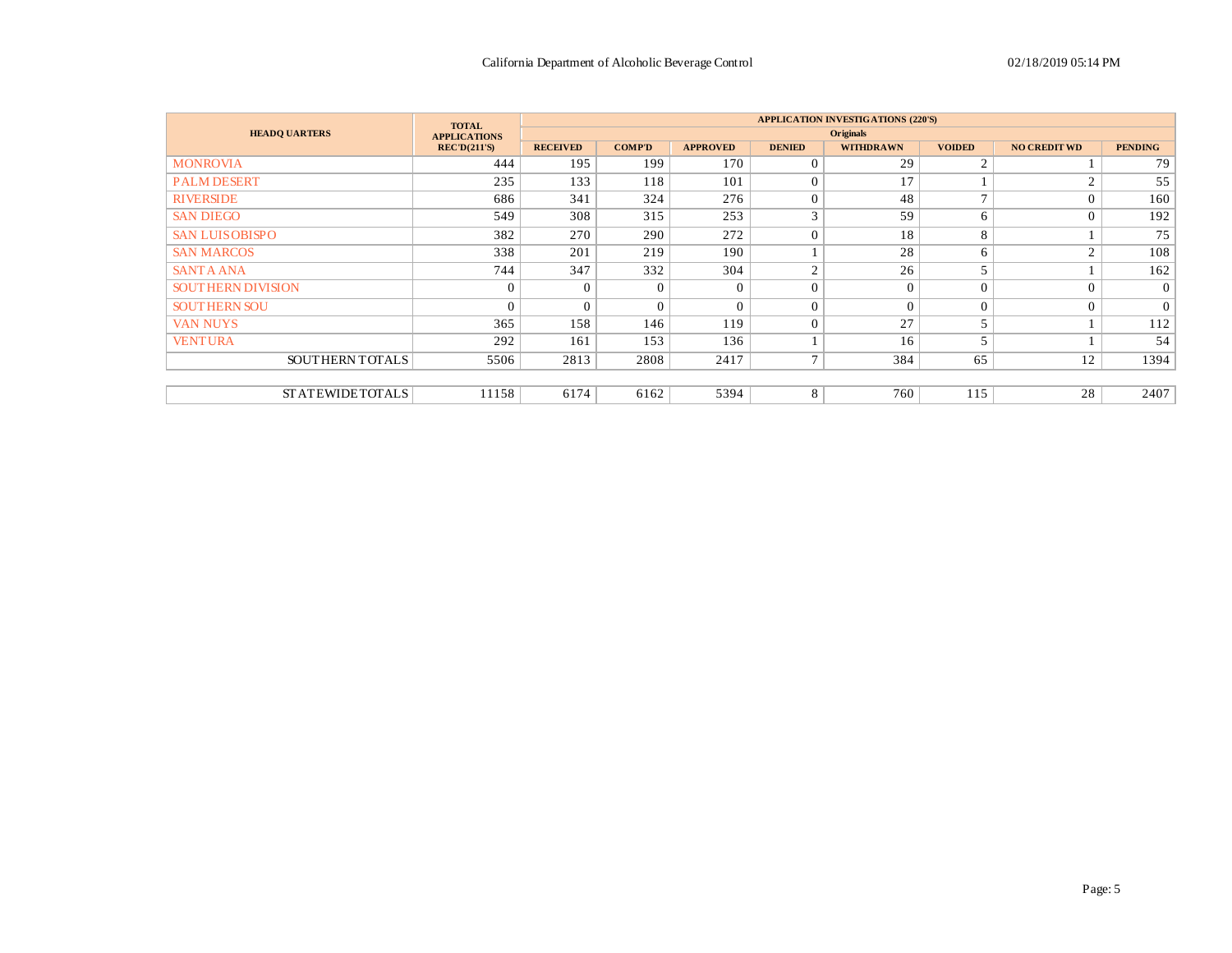### **APPLICATION AND LICENSING INVESTIGATIONS**

|                           |                 |               |                 |               | <b>APPLICATION INVESTIGATIONS (220'S)</b> |               |                     |                |
|---------------------------|-----------------|---------------|-----------------|---------------|-------------------------------------------|---------------|---------------------|----------------|
| <b>HEADQ UARTERS</b>      |                 |               |                 |               | <b>Transfers</b>                          |               |                     |                |
|                           | <b>RECEIVED</b> | <b>COMP'D</b> | <b>APPROVED</b> | <b>DENIED</b> | <b>WITHDRAWN</b>                          | <b>VOIDED</b> | <b>NO CREDIT WD</b> | <b>PENDING</b> |
| <b>GAP NORTHERN</b>       |                 |               |                 |               |                                           |               |                     |                |
| <b>GAP SOUTHERN</b>       |                 |               |                 |               |                                           |               |                     | 0              |
| HEADQUARTERS              |                 |               |                 |               |                                           |               |                     | $\Omega$       |
| LICENSING                 |                 |               |                 |               |                                           |               |                     | $\Omega$       |
| TEU                       |                 |               |                 |               |                                           |               |                     | $\Omega$       |
| TRACE                     |                 |               |                 |               |                                           |               |                     | $\Omega$       |
| <b>TRAININGNORTH</b>      |                 |               |                 |               |                                           |               |                     | $\Omega$       |
| <b>TRAININGSOUTH</b>      |                 | $\Omega$      |                 |               |                                           |               |                     | $\Omega$       |
| <b>HEADOUARTERSTOTALS</b> |                 |               |                 |               |                                           |               |                     | $\overline{0}$ |

|                      |                 |               |                 |               | <b>APPLICATION INVESTIGATIONS (220'S)</b> |               |                     |                 |
|----------------------|-----------------|---------------|-----------------|---------------|-------------------------------------------|---------------|---------------------|-----------------|
| <b>NORTHERN</b>      |                 |               |                 |               | <b>Transfers</b>                          |               |                     |                 |
|                      | <b>RECEIVED</b> | <b>COMP'D</b> | <b>APPROVED</b> | <b>DENIED</b> | <b>WITHDRAWN</b>                          | <b>VOIDED</b> | <b>NO CREDIT WD</b> | <b>PENDING</b>  |
| <b>CONCORD</b>       | $\Omega$        | $\Omega$      | $\Omega$        | $\Omega$      | $\Omega$                                  | 0             | $\Omega$            | $\overline{0}$  |
| <b>EUREKA</b>        | 37              | 36            | 33              | $\Omega$      |                                           |               | $\Omega$            | 10 <sup>1</sup> |
| <b>FRESNO</b>        | 189             | 173           | 162             | $\Omega$      | 11                                        |               | 2                   | 58              |
| NORTHERN DIVISION    | $\mathbf{0}$    | $\Omega$      | $\Omega$        | $\Omega$      | $\Omega$                                  | $\Omega$      | $\Omega$            | $\overline{0}$  |
| NORTHERN SOU         | $\Omega$        | $\Omega$      | $\Omega$        | 0             | $\Omega$                                  | 0             | $\Omega$            | $\overline{0}$  |
| <b>OAKLAND</b>       | 359             | 365           | 337             | $\Omega$      | 28                                        | 8             |                     | 87              |
| <b>REDDING</b>       | 111             | 115           | 105             | $\Omega$      | 10                                        | 0             |                     | 21              |
| <b>SACRAMENTO</b>    | 373             | 358           | 330             | $\Omega$      | 28                                        | 6             | 4                   | 98              |
| <b>SALINAS</b>       | 146             | 138           | 133             | $\Omega$      |                                           | 0             | $\overline{0}$      | 40              |
| <b>SAN FRANCISCO</b> | 358             | 303           | 281             | $\Omega$      | 22                                        | 4             | $\Omega$            | 121             |
| <b>SAN JOSE</b>      | 242             | 266           | 245             | $\Omega$      | 21                                        | 3             |                     | 40              |
| <b>SANTA ROSA</b>    | 275             | 252           | 233             | $\Omega$      | 19                                        | 3             | $\Omega$            | 86              |
| <b>STOCKTON</b>      | 201             | 216           | 203             | $\Omega$      | 13                                        | ◠             |                     | 35              |
| NORTHERN TOTALS      | 2291            | 2222          | 2062            | $\Omega$      | 160                                       | 28            | 10                  | 596             |

|                              | <b>APPLICATION INVESTIGATIONS (220'S)</b> |               |                 |               |                  |               |                     |                |  |  |  |
|------------------------------|-------------------------------------------|---------------|-----------------|---------------|------------------|---------------|---------------------|----------------|--|--|--|
| <b>SOUTHERN</b>              | <b>Transfers</b>                          |               |                 |               |                  |               |                     |                |  |  |  |
|                              | <b>RECEIVED</b>                           | <b>COMP'D</b> | <b>APPROVED</b> | <b>DENIED</b> | <b>WITHDRAWN</b> | <b>VOIDED</b> | <b>NO CREDIT WD</b> | <b>PENDING</b> |  |  |  |
| <b>BAKERSFIELD</b>           | 137                                       | 122           | 110             |               | ∸                |               |                     | 33             |  |  |  |
| <b>CERRIT OS ENFORCEMENT</b> |                                           |               |                 |               |                  |               |                     |                |  |  |  |
| <b>LA/METRO</b>              | 388                                       | 367           | 337             |               | 30               |               |                     | 129            |  |  |  |
| <b>LB/LAKEWOOD</b>           | 246                                       | 237           | 218             |               |                  |               |                     | 55             |  |  |  |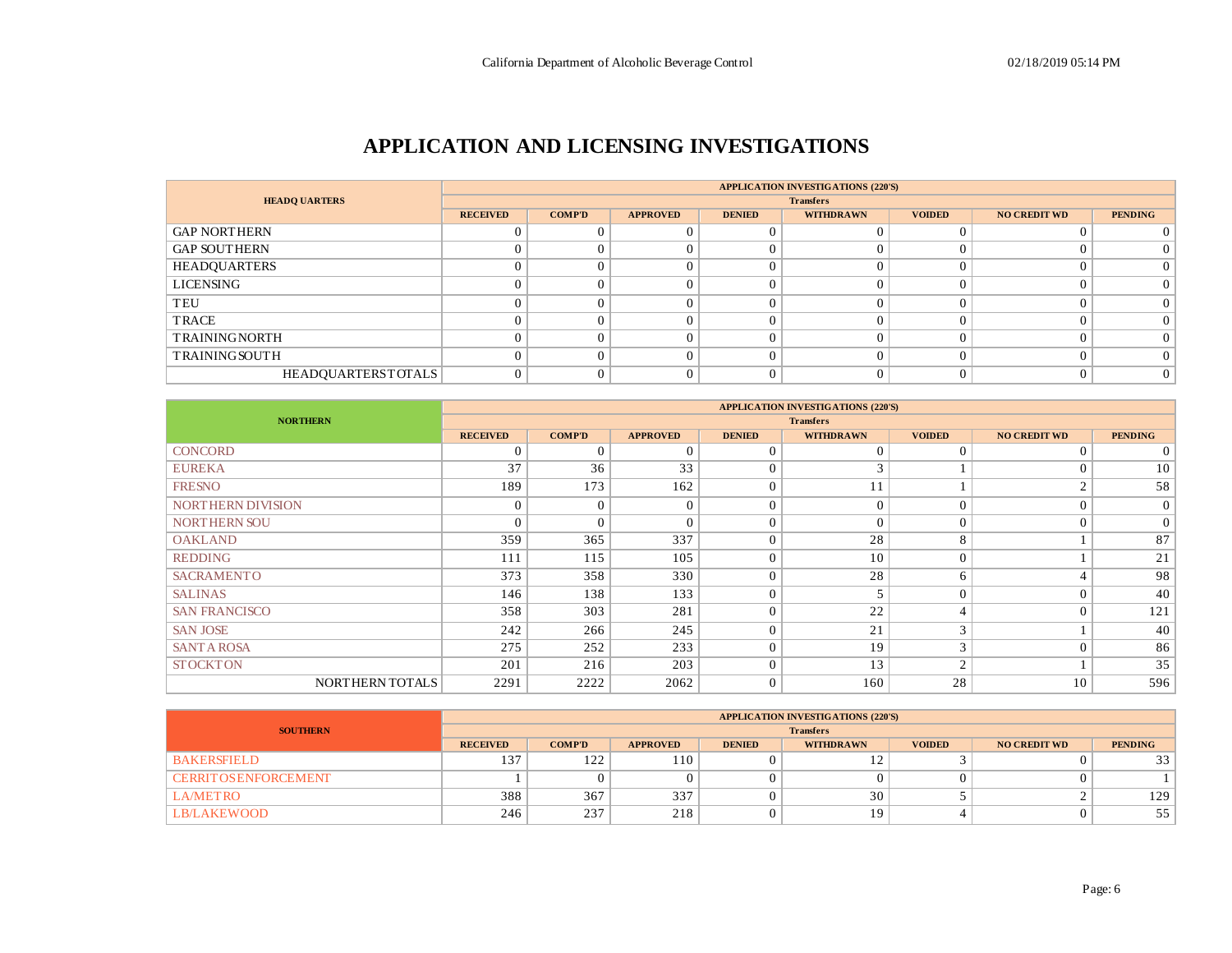|                          |                 |                |                 |                | <b>APPLICATION INVESTIGATIONS (220'S)</b> |                |                     |                |
|--------------------------|-----------------|----------------|-----------------|----------------|-------------------------------------------|----------------|---------------------|----------------|
| <b>HEADQ UARTERS</b>     |                 |                |                 |                | <b>Transfers</b>                          |                |                     |                |
|                          | <b>RECEIVED</b> | <b>COMP'D</b>  | <b>APPROVED</b> | <b>DENIED</b>  | <b>WITHDRAWN</b>                          | <b>VOIDED</b>  | <b>NO CREDIT WD</b> | <b>PENDING</b> |
| <b>MONROVIA</b>          | 249             | 249            | 233             | $\Omega$       | 16                                        |                | $\Omega$            | 66             |
| <b>PALM DESERT</b>       | 102             | 93             | 81              | $\Omega$       | 12                                        | 0              | $\Omega$            | 40             |
| <b>RIVERSIDE</b>         | 345             | 321            | 303             | $\Omega$       | 18                                        | $\mathbf{r}$   | 4                   | 102            |
| <b>SAN DIEGO</b>         | 241             | 244            | 215             | $\Omega$       | 29                                        | 4              | $\overline{c}$      | 97             |
| <b>SAN LUISOBISPO</b>    | 112             | 103            | 96              | $\Omega$       | $\mathbf{r}$                              | $\overline{ }$ |                     | 36             |
| <b>SAN MARCOS</b>        | 137             | 124            | 118             | $\Omega$       | 6                                         |                | $\theta$            | 67             |
| <b>SANTA ANA</b>         | 397             | 380            | 354             | $\Omega$       | 26                                        | 6              | 2                   | 95             |
| <b>SOUTHERN DIVISION</b> | $\mathbf{0}$    | $\overline{0}$ | $\Omega$        | $\Omega$       | $\Omega$                                  | $\Omega$       | $\theta$            | $\overline{0}$ |
| <b>SOUTHERN SOU</b>      | $\overline{0}$  | $\theta$       | $\Omega$        | $\Omega$       | $\Omega$                                  | $\Omega$       | $\mathbf{0}$        | $\overline{0}$ |
| <b>VAN NUYS</b>          | 207             | 202            | 182             | $\Omega$       | 20                                        | $\mathbf{r}$   |                     | 69             |
| <b>VENTURA</b>           | 131             | 139            | 129             | $\Omega$       | 10                                        | $\sim$         |                     | 26             |
| SOUTHERN TOTALS          | 2693            | 2581           | 2376            | $\overline{0}$ | 205                                       | 51             | 13                  | 816            |
|                          |                 |                |                 |                |                                           |                |                     |                |
| <b>STATEWIDETOTALS</b>   | 4984            | 4803           | 4438            | $\overline{0}$ | 365                                       | 79             | 23                  | 1412           |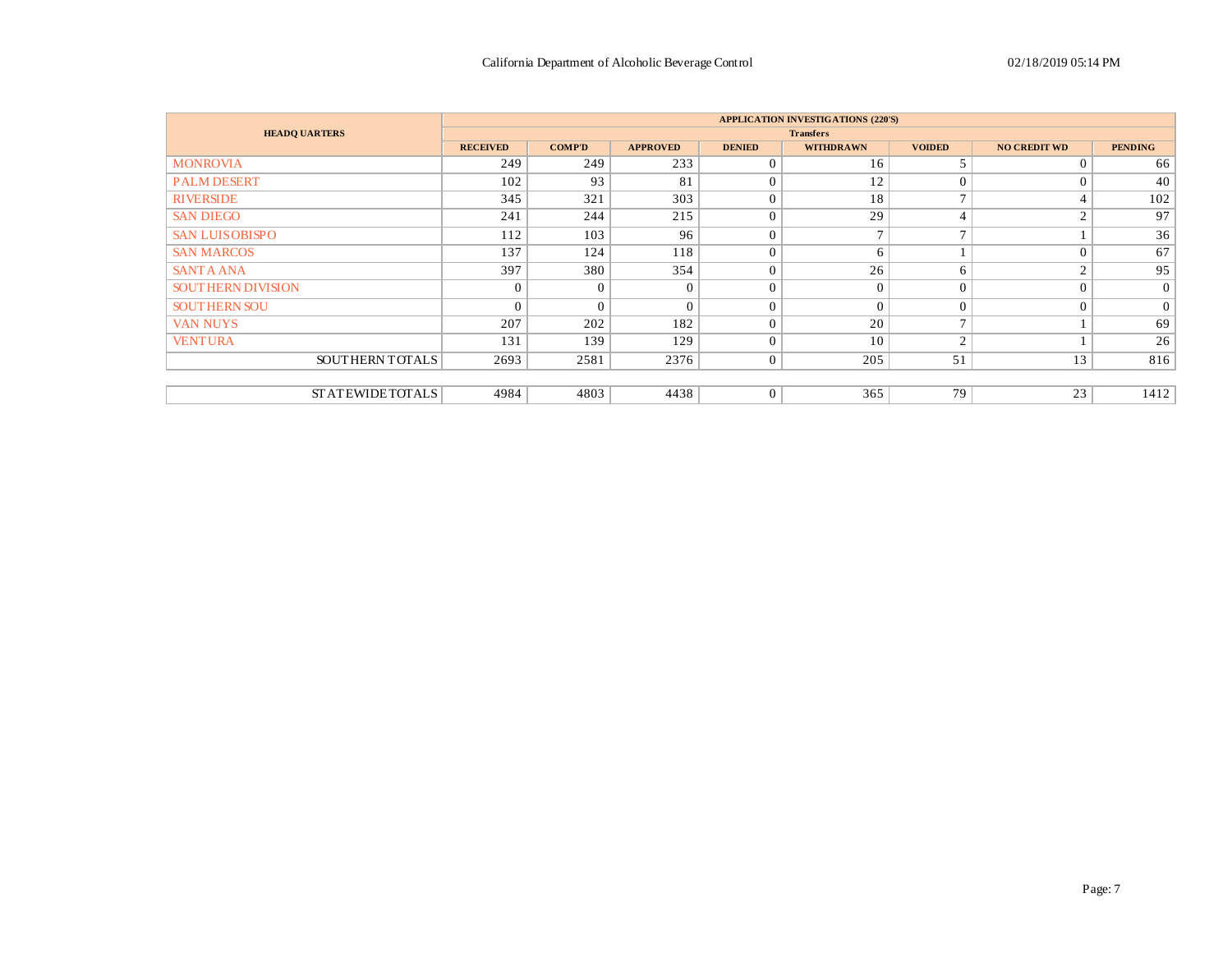# **APPLICATION AND LICENSING INVESTIGATIONS (continue)**

| <b>HEADO UARTERS</b>      | <b>PRIORITY RECEIVED PROTESTED APPLICATIONS</b> | <b>TOTAL APPLICATIONS REGISTERED</b> |                 |                            |  |  |  |
|---------------------------|-------------------------------------------------|--------------------------------------|-----------------|----------------------------|--|--|--|
|                           |                                                 | <b>PROTESTS</b>                      | <b>PETITION</b> | <b>PETITION / PROTESTS</b> |  |  |  |
| <b>GAP NORTHERN</b>       |                                                 |                                      |                 |                            |  |  |  |
| <b>GAP SOUTHERN</b>       |                                                 |                                      |                 |                            |  |  |  |
| <b>HEADQUARTERS</b>       |                                                 |                                      |                 |                            |  |  |  |
| <b>LICENSING</b>          |                                                 |                                      |                 |                            |  |  |  |
| TEU                       |                                                 |                                      |                 |                            |  |  |  |
| <b>TRACE</b>              |                                                 |                                      |                 |                            |  |  |  |
| <b>TRAININGNORTH</b>      |                                                 |                                      |                 |                            |  |  |  |
| <b>TRAINING SOUTH</b>     |                                                 |                                      |                 |                            |  |  |  |
| <b>HEADOUARTERSTOTALS</b> |                                                 | $*$ 0                                | $*$ 0           | $*0$                       |  |  |  |

| <b>NORTHERN</b>          |          | <b>PRIORITY RECEIVED PROTESTED APPLICATIONS</b> |                 | <b>TOTAL APPLICATIONS REGISTERED</b> |                            |
|--------------------------|----------|-------------------------------------------------|-----------------|--------------------------------------|----------------------------|
|                          |          |                                                 | <b>PROTESTS</b> | <b>PETITION</b>                      | <b>PETITION / PROTESTS</b> |
| <b>CONCORD</b>           | $\Omega$ |                                                 | $\Omega$        | $\Omega$                             | $\theta$                   |
| <b>EUREKA</b>            | $\Omega$ |                                                 | $\Omega$        | $\theta$                             | $\Omega$                   |
| <b>FRESNO</b>            | 82       | $\mathcal{I}$                                   | $\Omega$        | $\Omega$                             | $\Omega$                   |
| <b>NORTHERN DIVISION</b> | 0        |                                                 | $\Omega$        | $\Omega$                             | $\Omega$                   |
| <b>NORTHERN SOU</b>      | $\Omega$ |                                                 | $\Omega$        | $\Omega$                             | $\Omega$                   |
| <b>OAKLAND</b>           | 105      | 25                                              | $\Omega$        | $\Omega$                             | $\Omega$                   |
| <b>REDDING</b>           | 30       | 9                                               | $\Omega$        | $\Omega$                             | $\Omega$                   |
| <b>SACRAMENTO</b>        | 141      | 31                                              | $\Omega$        | $\Omega$                             | $\Omega$                   |
| <b>SALINAS</b>           | 18       | 6                                               | $\Omega$        | $\Omega$                             | $\Omega$                   |
| <b>SAN FRANCISCO</b>     | 20       | 65                                              | $\Omega$        | $\theta$                             | $\Omega$                   |
| <b>SAN JOSE</b>          | 59       | 24                                              | $\Omega$        | $\Omega$                             | $\Omega$                   |
| <b>SANT A ROSA</b>       | 106      | 12                                              | $\Omega$        | $\Omega$                             | $\Omega$                   |
| <b>STOCKTON</b>          | 117      | 7                                               | $\Omega$        | $\theta$                             | $\Omega$                   |
| NORTHERN TOTALS          | 678      | 186                                             | $*0$            | $*0$                                 | $*0$                       |

| <b>SOUTHERN</b>              |     | <b>PRIORITY RECEIVED PROTESTED APPLICATIONS</b> | <b>TOTAL APPLICATIONS REGISTERED</b> |                 |                            |  |  |  |  |
|------------------------------|-----|-------------------------------------------------|--------------------------------------|-----------------|----------------------------|--|--|--|--|
|                              |     |                                                 | <b>PROTESTS</b>                      | <b>PETITION</b> | <b>PETITION / PROTESTS</b> |  |  |  |  |
| <b>BAKERSFIELD</b>           | 107 |                                                 |                                      |                 |                            |  |  |  |  |
| <b>CERRIT OS ENFORCEMENT</b> |     |                                                 |                                      |                 |                            |  |  |  |  |
| <b>LA/METRO</b>              | 153 | 36                                              |                                      |                 |                            |  |  |  |  |
| <b>LB/LAKEWOOD</b>           | 58  |                                                 |                                      |                 |                            |  |  |  |  |
| <b>MONROVIA</b>              | 74  | 15                                              |                                      |                 |                            |  |  |  |  |
| <b>PALM DESERT</b>           | 29  | 12                                              |                                      |                 |                            |  |  |  |  |
| <b>RIVERSIDE</b>             | 55  | 17                                              |                                      |                 |                            |  |  |  |  |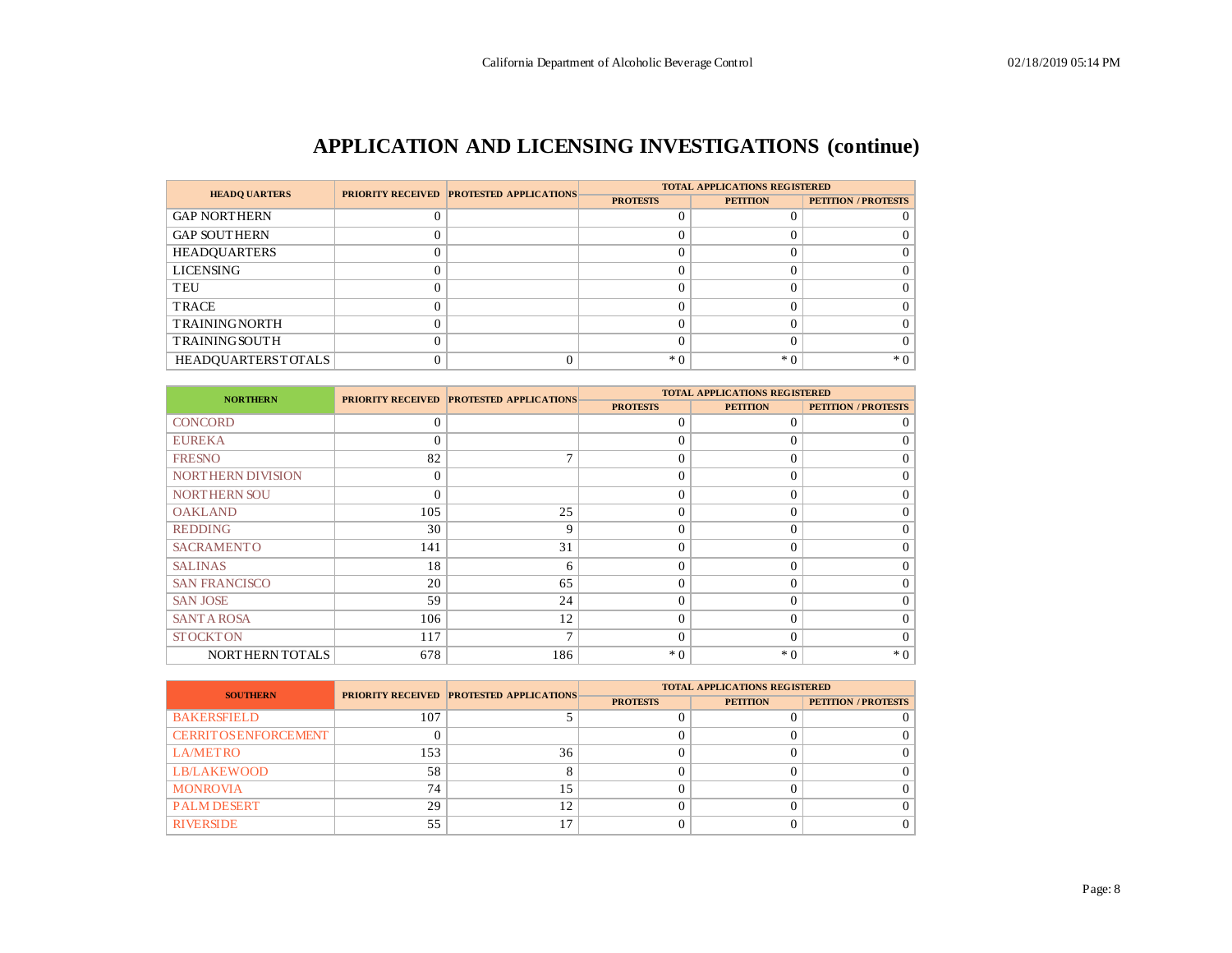| <b>HEADO UARTERS</b>     |      | <b>PRIORITY RECEIVED PROTESTED APPLICATIONS</b> |                 | <b>TOTAL APPLICATIONS REGISTERED</b> |                            |
|--------------------------|------|-------------------------------------------------|-----------------|--------------------------------------|----------------------------|
|                          |      |                                                 | <b>PROTESTS</b> | <b>PETITION</b>                      | <b>PETITION / PROTESTS</b> |
| <b>SAN DIEGO</b>         | 109  | 50                                              |                 |                                      |                            |
| <b>SAN LUISOBISPO</b>    | 25   | 6                                               |                 | $\Omega$                             |                            |
| <b>SAN MARCOS</b>        | 36   | 43                                              |                 | $\theta$                             |                            |
| <b>SANTA ANA</b>         | 127  | 19                                              |                 | $\theta$                             |                            |
| <b>SOUTHERN DIVISION</b> | 47   |                                                 |                 | $\Omega$                             |                            |
| <b>SOUTHERN SOU</b>      |      |                                                 |                 | $\Omega$                             |                            |
| <b>VAN NUYS</b>          | 81   | 11                                              |                 | $\Omega$                             |                            |
| <b>VENTURA</b>           | 65   | 13                                              |                 | $\Omega$                             |                            |
| SOUTHERN TOTALS          | 966  | 235                                             | $*$ 0           | $*1$                                 | $*1$                       |
|                          |      |                                                 |                 |                                      |                            |
| <b>STATEWIDETOTALS</b>   | 1644 | 421                                             | $*$ 0           | $*1$                                 | $*1$                       |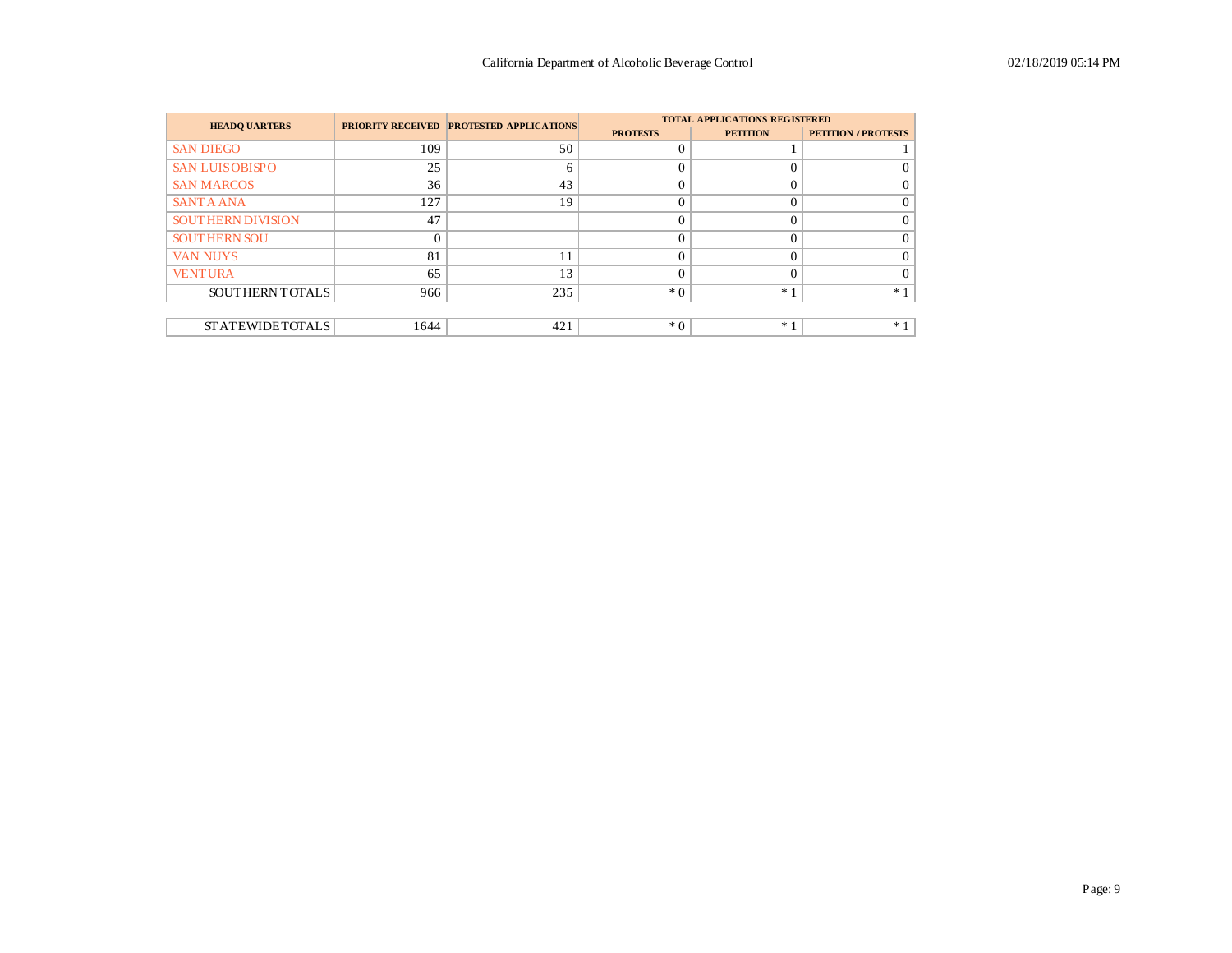### **ASSIGNMENTS**

| <b>HEADQ UARTERS</b>      |              | <b>LICENSING</b><br><b>ASSIGNMENTS (ABC-61)</b> |               | <b>COMPLAINT INVESTIGATION</b><br><b>ASSIGNMENTS (ABC-61)</b> |               |               | <b>ADMINISTRATION</b><br><b>ASSIGNMENTS (ABC-61)</b> |               |               | <b>POLICE REPORTS ASSIGNED FOR</b><br><b>INVESTIGATION (ABC-61)</b> |               |               |              | <b>TRACE</b><br><b>ASSIGNMENTS (ABC-61)</b> |               |  |
|---------------------------|--------------|-------------------------------------------------|---------------|---------------------------------------------------------------|---------------|---------------|------------------------------------------------------|---------------|---------------|---------------------------------------------------------------------|---------------|---------------|--------------|---------------------------------------------|---------------|--|
|                           | <b>REC'D</b> | <b>COMP'D</b>                                   | <b>PEND'G</b> | <b>REC'D</b>                                                  | <b>COMP'D</b> | <b>PEND'G</b> | <b>REC'D</b>                                         | <b>COMP'D</b> | <b>PEND'G</b> | <b>REC'D</b>                                                        | <b>COMP'D</b> | <b>PEND'G</b> | <b>REC'D</b> | <b>COMP'D</b>                               | <b>PEND'G</b> |  |
| <b>GAP NORTHERN</b>       |              |                                                 |               |                                                               |               |               |                                                      |               |               | 147                                                                 | 147           |               |              |                                             | $\Omega$      |  |
| <b>GAP SOUTHERN</b>       |              |                                                 |               |                                                               |               |               |                                                      |               | 0             | 104                                                                 | 113           | 13            |              |                                             | $\Omega$      |  |
| <b>HEADQUARTERS</b>       |              |                                                 |               |                                                               | $\Omega$      |               |                                                      |               | 34            | $\Omega$                                                            | $\Omega$      |               |              |                                             | $\Omega$      |  |
| LICENSING                 |              |                                                 |               |                                                               | $\Omega$      |               |                                                      |               | $\Omega$      |                                                                     |               |               |              |                                             | $\Omega$      |  |
| TEU                       |              |                                                 |               | 162                                                           | 210           | 501           | 8                                                    |               |               |                                                                     |               |               |              |                                             | $\Omega$      |  |
| <b>TRACE</b>              |              |                                                 |               |                                                               | $\Omega$      |               |                                                      |               | 0             |                                                                     |               |               | $\sim$       |                                             |               |  |
| <b>TRAININGNORTH</b>      |              |                                                 |               |                                                               | $\Omega$      |               |                                                      |               | $\Omega$      |                                                                     |               |               |              |                                             | $\Omega$      |  |
| <b>TRAINING SOUTH</b>     |              |                                                 |               |                                                               | $\Omega$      |               |                                                      |               | $\Omega$      |                                                                     |               |               |              |                                             | $\Omega$      |  |
| <b>HEADOUARTERSTOTALS</b> |              |                                                 |               | 162                                                           | 210           | 501           | δ.                                                   | ◠             | 37            | 251                                                                 | 260           | 18            | $\sim$       |                                             |               |  |

| <b>NORTHERN</b>          |              | <b>LICENSING</b><br><b>ASSIGNMENTS (ABC-61)</b> |               |              | <b>COMPLAINT INVESTIGATION</b><br><b>ASSIGNMENTS (ABC-61)</b> |               |              | <b>ADMINISTRATION</b><br><b>ASSIGNMENTS (ABC-61)</b> |                |              | <b>POLICE REPORTS ASSIGNED FOR</b><br><b>INVESTIGATION (ABC-61)</b> |                | <b>TRACE</b><br><b>ASSIGNMENTS (ABC-61)</b> |                |                |
|--------------------------|--------------|-------------------------------------------------|---------------|--------------|---------------------------------------------------------------|---------------|--------------|------------------------------------------------------|----------------|--------------|---------------------------------------------------------------------|----------------|---------------------------------------------|----------------|----------------|
|                          | <b>REC'D</b> | <b>COMP'D</b>                                   | <b>PEND'G</b> | <b>REC'D</b> | <b>COMP'D</b>                                                 | <b>PEND'G</b> | <b>REC'D</b> | <b>COMP'D</b>                                        | <b>PEND'G</b>  | <b>REC'D</b> | <b>COMP'D</b>                                                       | <b>PEND'G</b>  | <b>REC'D</b>                                | <b>COMP'D</b>  | <b>PEND'G</b>  |
| <b>CONCORD</b>           | $\sqrt{ }$   |                                                 |               | $\Omega$     | $\Omega$                                                      | $\Omega$      | 0            | 0                                                    |                | $\Omega$     | $\Omega$                                                            |                | $\Omega$                                    | $\Omega$       | $\Omega$       |
| <b>EUREKA</b>            | 18           | 20                                              | 3             | 29           | 24                                                            | 26            | 6            | 6                                                    | $\sim$         | 3            |                                                                     |                | $\Omega$                                    | $\theta$       | 0 <sup>1</sup> |
| <b>FRESNO</b>            | 107          | 108                                             | 43            | 118          | 121                                                           | 81            | 58           | 45                                                   | 17             | 40           | 45                                                                  | 13             | $\overline{4}$                              | $\bigcirc$     |                |
| <b>NORTHERN DIVISION</b> | $\Omega$     | $\Omega$                                        | $\Omega$      | $\Omega$     | $\Omega$                                                      | $\Omega$      | $\Omega$     | $\Omega$                                             | $\Omega$       | $\Omega$     | $\Omega$                                                            |                | $\Omega$                                    | $\Omega$       | $\Omega$       |
| <b>NORTHERN SOU</b>      | $\Omega$     | $\Omega$                                        | $\Omega$      | 35           | 23                                                            | 21            |              | 3                                                    | $\Omega$       | $\Omega$     | $\Omega$                                                            |                |                                             |                | $\Omega$       |
| <b>OAKLAND</b>           | 84           | 72                                              | 45            | 99           | 158                                                           | 122           | 109          | 98                                                   | 41             | 10           | 14                                                                  | $\overline{ }$ |                                             |                | $\overline{0}$ |
| <b>REDDING</b>           | 38           | 40                                              | 12            | 25           | 26                                                            | 169           | 3            | 3                                                    | 25             | 9            |                                                                     |                | $\mathbf{3}$                                |                | $\overline{3}$ |
| <b>SACRAMENTO</b>        | 154          | 134                                             | 114           | 113          | 120                                                           | 142           | 37           | 30                                                   | 10             | 3            |                                                                     |                |                                             | 5              | $\overline{2}$ |
| <b>SALINAS</b>           | 52           | 33                                              | 30            | 34           | 52                                                            | 63            | 43           | 35                                                   | 10             | 13           | 10                                                                  |                | $\gamma$                                    | $\sim$         | $\overline{c}$ |
| <b>SAN FRANCISCO</b>     | 110          | 92                                              | 42            | 96           | 201                                                           | 87            | 40           | 35                                                   | 24             | 25           | 30                                                                  | $\Omega$       |                                             |                | $\overline{0}$ |
| <b>SAN JOSE</b>          | 90           | 100                                             | 53            | 53           | 103                                                           | 56            | 46           | 54                                                   | 10             | 10           | 6                                                                   | 10             |                                             |                | $\Omega$       |
| <b>SANT A ROSA</b>       | 204          | 191                                             | 46            | 91           | 113                                                           | 59            | 21           | 29                                                   | $\overline{ }$ | 3            | 6                                                                   | $\sim$         | 11                                          | 11             | 0 <sup>1</sup> |
| <b>STOCKTON</b>          | 76           | 69                                              | 45            | 107          | 98                                                            | 138           | 55           | 59                                                   | 20             | 5            | 6                                                                   |                | 5                                           | $\overline{ }$ |                |
| NORTHERN TOTALS          | 933          | 859                                             | 433           | 800          | 1039                                                          | 964           | 419          | 397                                                  | 167            | 121          | 127                                                                 | 64             | 34                                          | 33             | 9 <sup>1</sup> |

| <b>SOUTHERN</b>              | <b>LICENSING</b><br><b>ASSIGNMENTS (ABC-61)</b> |               |                 | <b>COMPLAINT INVESTIGATION</b><br><b>ASSIGNMENTS (ABC-61)</b> |               |               | <b>ADMINISTRATION</b><br><b>ASSIGNMENTS (ABC-61)</b> |               |                | <b>POLICE REPORTS ASSIGNED FOR</b><br><b>INVESTIGATION (ABC-61)</b> |               |               |              | <b>TRACE</b><br><b>ASSIGNMENTS (ABC-61)</b> |               |  |
|------------------------------|-------------------------------------------------|---------------|-----------------|---------------------------------------------------------------|---------------|---------------|------------------------------------------------------|---------------|----------------|---------------------------------------------------------------------|---------------|---------------|--------------|---------------------------------------------|---------------|--|
|                              | <b>REC'D</b>                                    | <b>COMP'D</b> | <b>PEND'G</b>   | <b>REC'D</b>                                                  | <b>COMP'D</b> | <b>PEND'G</b> | <b>REC'D</b>                                         | <b>COMP'D</b> | <b>PEND'G</b>  | <b>REC'D</b>                                                        | <b>COMP'D</b> | <b>PEND'G</b> | <b>REC'D</b> | <b>COMP'D</b>                               | <b>PEND'G</b> |  |
| <b>BAKERSFIELD</b>           |                                                 | 23            |                 | 46                                                            |               | 20            | 37                                                   | 34            |                | 23                                                                  | 28            |               |              |                                             |               |  |
| <b>CERRIT OS ENFORCEMENT</b> |                                                 |               |                 | 157                                                           | 187           | 109           | 71                                                   | 60            |                | 46                                                                  | 47            |               |              |                                             |               |  |
| LA/METRO                     | 105                                             |               | 12 <sub>i</sub> |                                                               |               |               |                                                      |               |                |                                                                     |               |               |              |                                             | 0             |  |
| <b>LB/LAKEWOOD</b>           | 1 າ າ<br>144                                    | 141           | 38              | 99                                                            | 96            | 61            | 56                                                   | 56            | $\overline{4}$ | 27                                                                  | 23            |               |              |                                             |               |  |
| <b>MONROVIA</b>              | 158                                             | 159           | 53              | 90                                                            | 127           | $\mathcal{L}$ | 48                                                   | 48            |                | 49                                                                  | 63            |               |              |                                             |               |  |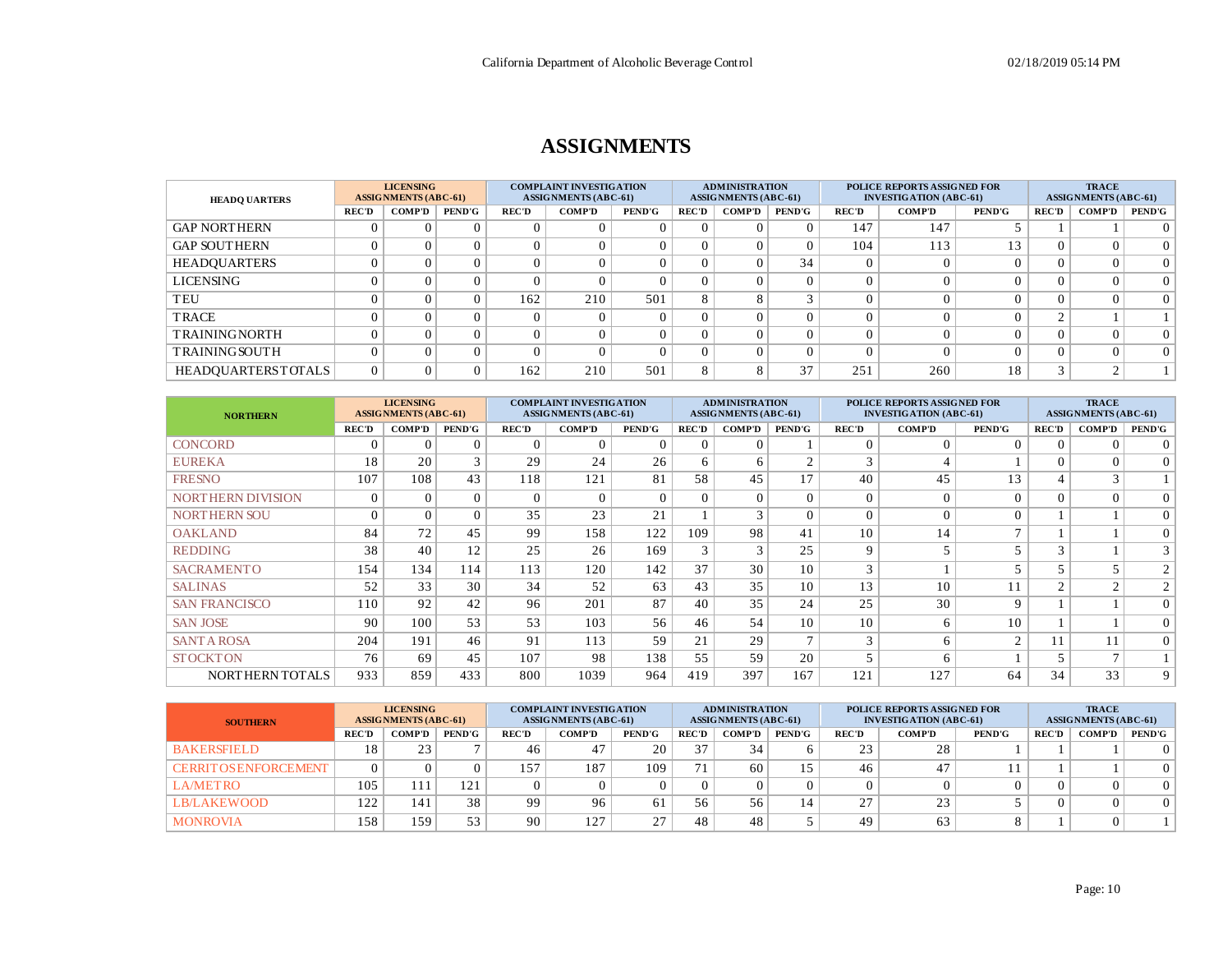| <b>HEADO UARTERS</b>      |              | <b>LICENSING</b><br><b>ASSIGNMENTS (ABC-61)</b> |               |              | <b>COMPLAINT INVESTIGATION</b><br><b>ASSIGNMENTS (ABC-61)</b> |               |              | <b>ADMINISTRATION</b><br><b>ASSIGNMENTS (ABC-61)</b> |               |                | <b>POLICE REPORTS ASSIGNED FOR</b><br><b>INVESTIGATION (ABC-61)</b> |                | <b>TRACE</b><br><b>ASSIGNMENTS (ABC-61)</b> |                |                 |
|---------------------------|--------------|-------------------------------------------------|---------------|--------------|---------------------------------------------------------------|---------------|--------------|------------------------------------------------------|---------------|----------------|---------------------------------------------------------------------|----------------|---------------------------------------------|----------------|-----------------|
|                           | <b>REC'D</b> | <b>COMP'D</b>                                   | <b>PEND'G</b> | <b>REC'D</b> | <b>COMP'D</b>                                                 | <b>PEND'G</b> | <b>REC'D</b> | <b>COMP'D</b>                                        | <b>PEND'G</b> | <b>REC'D</b>   | <b>COMP'D</b>                                                       | <b>PEND'G</b>  | <b>REC'D</b>                                | <b>COMP'D</b>  | PEND'G          |
| <b>PALM DESERT</b>        | 97           | 103                                             | 47            | 50           | 49                                                            | 26            | 12           | 14                                                   | 13            | 14             | 17                                                                  | $\sim$         | $\Omega$                                    | $\Omega$       | 0 <sup>1</sup>  |
| <b>RIVERSIDE</b>          | 158          | 147                                             | 119           | 82           | 105                                                           | 65            | 75           | 68                                                   | 27            | 36             | 28                                                                  | 19             | 3                                           |                | 3 <sup>1</sup>  |
| <b>SAN DIEGO</b>          | 210          | 181                                             | 159           | 114          | 92                                                            | 50            | 51           | 40                                                   | 16            | 20             | 26                                                                  | 6              | $\Omega$                                    | $\overline{0}$ | $\overline{0}$  |
| <b>SAN LUISOBISPO</b>     | 112          | 107                                             | 32            | 41           | 41                                                            | 36            | 18           | 25                                                   |               | 3              |                                                                     |                |                                             | 4              |                 |
| <b>SAN MARCOS</b>         | 132          | 150                                             | 41            | 26           | 54                                                            | 43            | 12           | 28                                                   | 12            | 3              | 11                                                                  |                | $\Omega$                                    | $\theta$       | 1 <sup>1</sup>  |
| <b>SANTA ANA</b>          | 230          | 231                                             | 100           | 194          | 227                                                           | 102           | 78           | 67                                                   | 25            | 15             | 25                                                                  | $\overline{ }$ | 3                                           | $\overline{4}$ | 3 <sup>1</sup>  |
| <b>SOUT HERN DIVISION</b> | $\Omega$     |                                                 | $\Omega$      | $\Omega$     | $\Omega$                                                      | $\Omega$      | 0            | $\Omega$                                             | $\Omega$      | $\overline{0}$ | $\Omega$                                                            |                | $\Omega$                                    | $\theta$       | $\overline{0}$  |
| <b>SOUTHERN SOU</b>       | $\Omega$     |                                                 | $\Omega$      |              | 25                                                            | 6             | 3            | $\sim$                                               | $\mathcal{R}$ |                |                                                                     |                |                                             |                | $\Omega$        |
| <b>VAN NUYS</b>           | 104          | 108                                             | 56            | 81           | 106                                                           | 63            | 47           | 52                                                   | 11            | 32             | 30                                                                  | $\mathbf Q$    | $\Omega$                                    |                | $\Omega$        |
| <b>VENTURA</b>            | 74           | 81                                              | 29            | 31           | 37                                                            | 17            | 25           | 19                                                   | 15            | 20             | 17                                                                  | $\sim$         | $\sim$                                      | 3              |                 |
| SOUTHERN TOTALS           | 1520         | 1542                                            | 802           | 1015         | 1193                                                          | 625           | 533          | 513                                                  | 166           | 289            | 320                                                                 | 77             | 17                                          | 16             | 10 <sup>1</sup> |
|                           |              |                                                 |               |              |                                                               |               |              |                                                      |               |                |                                                                     |                |                                             |                |                 |
| STATEWIDETOTALS           | 2453         | 2401                                            | 1235          | 1977         | 2442                                                          | 2090          | 960          | 918                                                  | 370           | 661            | 707                                                                 | 159            | 54                                          | 51             | 20 <sup>1</sup> |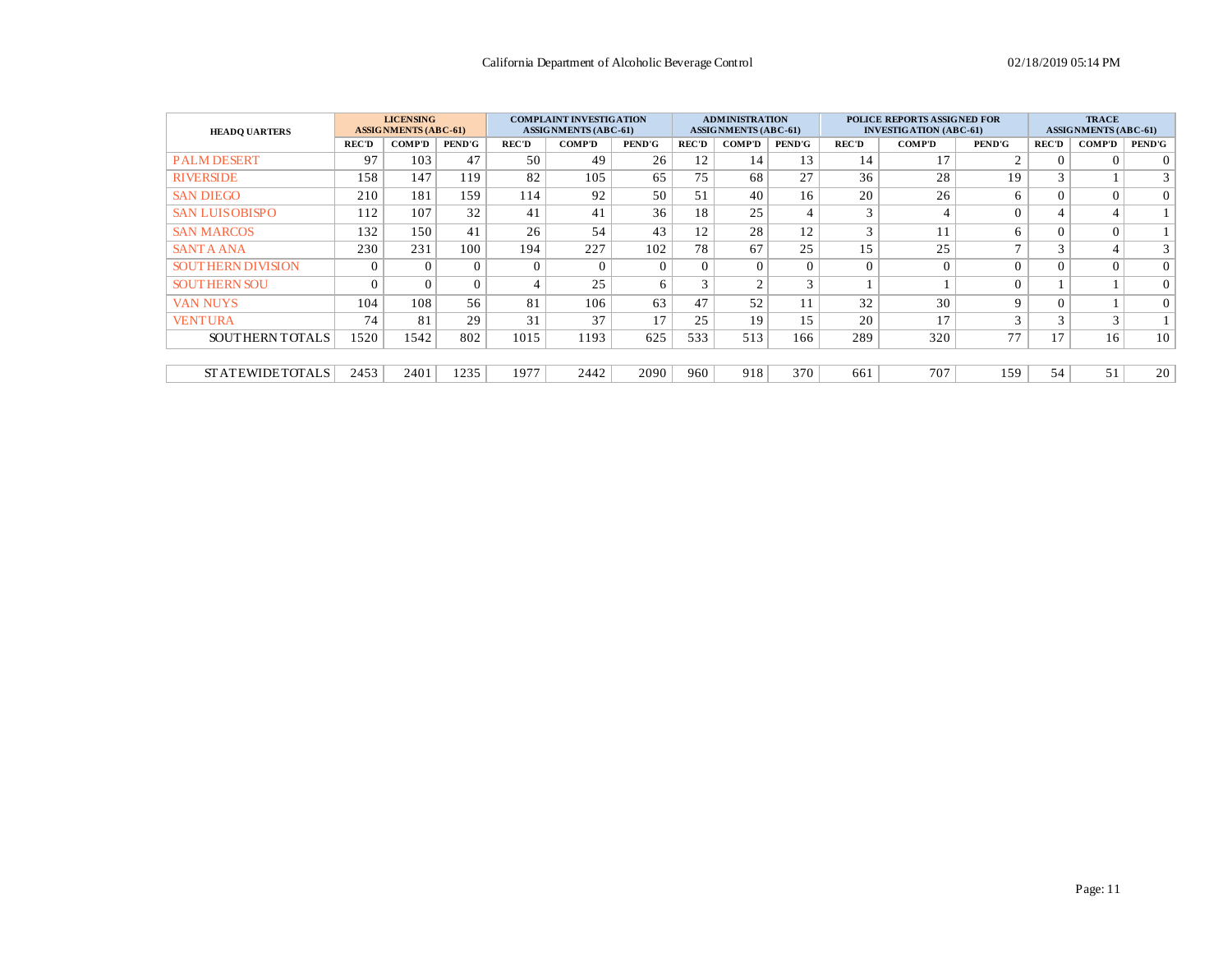# **ARRESTS**

|                           | <b>PREMISES VISITED</b> |                    |          |               | <b>ARRESTS/CITATIONS</b> |                |        |              |                                          |
|---------------------------|-------------------------|--------------------|----------|---------------|--------------------------|----------------|--------|--------------|------------------------------------------|
| <b>HEADO UARTERS</b>      |                         |                    |          | <b>MINORS</b> |                          | <b>OTHERS</b>  |        | <b>TOTAL</b> | <b>TOTAL WARNING</b><br><b>LTRS SENT</b> |
|                           | <b>LICENSING</b>        | <b>ENFORCEMENT</b> | ABC      | <b>JT</b>     | ABC                      | <b>JT</b>      | ABC    | <b>JT</b>    |                                          |
| <b>GAP NORTHERN</b>       | 0                       | 2641               | 88       |               | 54                       |                | 142    |              |                                          |
| <b>GAP SOUTHERN</b>       | $\overline{0}$          | 2496               | 41       | $\sim$        | 49                       | 34             | 90     | 36           | 0                                        |
| <b>HEADQUARTERS</b>       | $\theta$                |                    |          |               |                          |                | 0      |              | 0                                        |
| <b>LICENSING</b>          | $\theta$                |                    |          |               |                          |                |        |              | $\Omega$                                 |
| TEU                       | $\overline{0}$          | 864                | 19       | $\Omega$      | 21                       |                | 40     |              | 23                                       |
| <b>TRACE</b>              | $\theta$                |                    | $\Omega$ |               |                          |                |        |              | $\Omega$                                 |
| <b>TRAININGNORTH</b>      | $\theta$                |                    | $\Delta$ | $\Omega$      |                          | $\overline{0}$ |        | $\Omega$     | $\Omega$                                 |
| <b>TRAININGSOUTH</b>      | $\overline{0}$          |                    | $\sim$   | $\Omega$      |                          |                | $\sim$ | $\Omega$     | $\Omega$                                 |
| <b>HEADOUARTERSTOTALS</b> | $\mathbf{0}$            | 6001               | 155      | $\sim$        | 125                      | 34             | 280    | 36           | 23                                       |

|                          | <b>PREMISES VISITED</b> |                    |               | <b>ARRESTS/CITATIONS</b> |               |                |            |                |                                          |
|--------------------------|-------------------------|--------------------|---------------|--------------------------|---------------|----------------|------------|----------------|------------------------------------------|
| <b>NORTHERN</b>          |                         |                    | <b>MINORS</b> |                          | <b>OTHERS</b> |                |            | <b>TOTAL</b>   | <b>TOTAL WARNING</b><br><b>LTRS SENT</b> |
|                          | <b>LICENSING</b>        | <b>ENFORCEMENT</b> | ABC           | <b>JT</b>                | <b>ABC</b>    | <b>JT</b>      | <b>ABC</b> | <b>JT</b>      |                                          |
| <b>CONCORD</b>           | 0                       | 0                  | $\Omega$      | $\Omega$                 | $\Omega$      | $\Omega$       | $\Omega$   | $\Omega$       | $\overline{0}$                           |
| <b>EUREKA</b>            | 21                      | 312                | 19            | $\theta$                 | 33            | $\Omega$       | 52         | $\Omega$       | 8                                        |
| <b>FRESNO</b>            | 395                     | 1666               | 44            | $\Omega$                 | 17            | $\Omega$       | 61         | $\Omega$       | 27                                       |
| <b>NORTHERN DIVISION</b> | $\mathbf{0}$            | $\Omega$           | $\Omega$      | $\Omega$                 | $\Omega$      | $\Omega$       | $\Omega$   | $\Omega$       | $\overline{0}$                           |
| <b>NORTHERN SOU</b>      | $\Omega$                | 4507               | 225           | $\Omega$                 | 304           | $\Omega$       | 529        | $\Omega$       | $\overline{0}$                           |
| <b>OAKLAND</b>           | 757                     | 1374               | 179           | $\Omega$                 | 87            | $\Omega$       | 266        | $\Omega$       | 13 <sup>1</sup>                          |
| <b>REDDING</b>           | 103                     | 993                | 43            |                          | 20            |                | 63         | $\overline{2}$ | $\vert$ 0 $\vert$                        |
| <b>SACRAMENTO</b>        | 629                     | 1646               | 40            | $\Omega$                 | 54            | $\Omega$       | 94         | $\Omega$       | 13                                       |
| <b>SALINAS</b>           | 264                     | 798                | 37            | $\Omega$                 | $\mathcal{L}$ | $\theta$       | 44         | $\Omega$       | 5 <sup>1</sup>                           |
| <b>SAN FRANCISCO</b>     | 636                     | 1194               | 120           | $\theta$                 | 28            |                | 148        |                | 7 <sup>1</sup>                           |
| <b>SAN JOSE</b>          | 365                     | 955                | 11            | $\theta$                 | 3             | $\theta$       | 14         | $\Omega$       | 11                                       |
| <b>SANT A ROSA</b>       | 1078                    | 1688               | 20            | $\Omega$                 | 28            | $\Omega$       | 48         | $\Omega$       | 10                                       |
| <b>STOCKTON</b>          | 596                     | 2603               | 92            |                          | 40            | $\Omega$       | 132        |                | $\overline{2}$                           |
| NORTHERN TOTALS          | 4844                    | 17736              | 830           | $\overline{2}$           | 621           | $\overline{2}$ | 1451       | $\overline{4}$ | 96                                       |

|                              | <b>PREMISES VISITED</b>                |      |            |                |            |               |     |              |                                          |  |
|------------------------------|----------------------------------------|------|------------|----------------|------------|---------------|-----|--------------|------------------------------------------|--|
| <b>SOUTHERN</b>              |                                        |      |            | <b>MINORS</b>  |            | <b>OTHERS</b> |     | <b>TOTAL</b> | <b>TOTAL WARNING</b><br><b>LTRS SENT</b> |  |
|                              | <b>LICENSING</b><br><b>ENFORCEMENT</b> |      | <b>ABC</b> | J <sub>T</sub> | <b>ABC</b> | <b>JT</b>     | ABC | JT           |                                          |  |
| <b>BAKERSFIELD</b>           | 314                                    | 148  | 23         |                | 19         |               | 42  |              |                                          |  |
| <b>CERRIT OS ENFORCEMENT</b> | 52                                     | 1817 | 95         |                | 59         |               | 154 |              |                                          |  |
| <b>LA/METRO</b>              | 584                                    |      |            |                |            |               |     |              |                                          |  |
| LB/LAKEWOOD                  | l 71                                   | 167  | 55         |                | 28         |               | 83  |              | 15 <sup>1</sup>                          |  |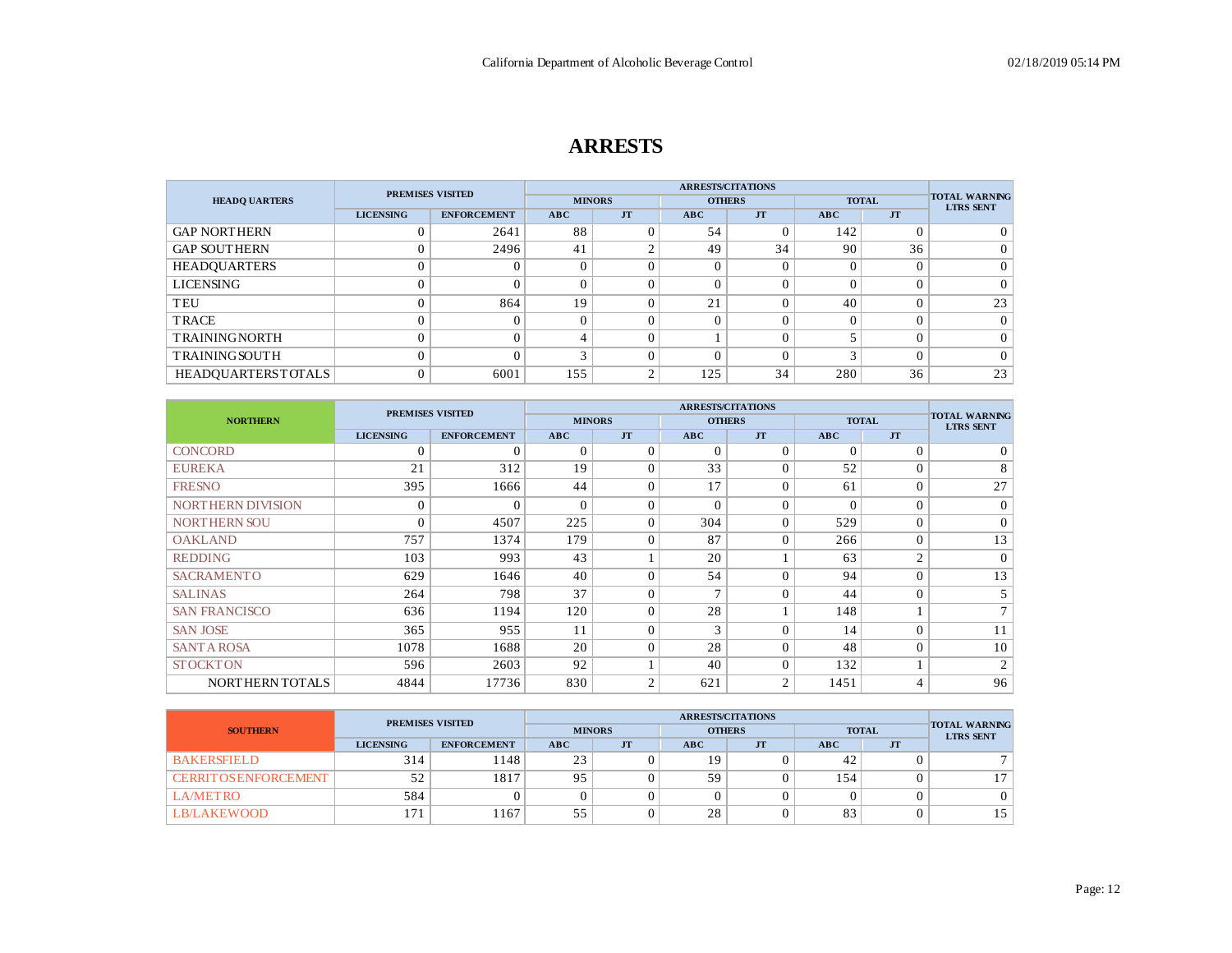|                          |                  | <b>PREMISES VISITED</b> |               |                |          | <b>ARRESTS/CITATIONS</b> |            |                | <b>TOTAL WARNING</b> |
|--------------------------|------------------|-------------------------|---------------|----------------|----------|--------------------------|------------|----------------|----------------------|
| <b>HEADQ UARTERS</b>     |                  |                         | <b>MINORS</b> |                |          | <b>OTHERS</b>            |            | <b>TOTAL</b>   | <b>LTRS SENT</b>     |
|                          | <b>LICENSING</b> | <b>ENFORCEMENT</b>      | ABC           | <b>JT</b>      | ABC      | <b>JT</b>                | <b>ABC</b> | <b>JT</b>      |                      |
| <b>MONROVIA</b>          | 620              | 745                     | 33            | $\Omega$       | 66       | $\theta$                 | 99         | $\Omega$       | 31                   |
| <b>PALM DESERT</b>       | 183              | 652                     | 37            | $\Omega$       | 45       | $\Omega$                 | 82         | $\mathbf{0}$   | 14                   |
| <b>RIVERSIDE</b>         | 694              | 981                     | 65            | $\Omega$       | 80       | $\Omega$                 | 145        | $\overline{0}$ | 27                   |
| <b>SAN DIEGO</b>         | 556              | 1179                    | 194           | $\Omega$       | 92       | $\Omega$                 | 286        | $\mathbf{0}$   | 16                   |
| <b>SAN LUISOBISPO</b>    | 417              | 871                     | 19            | $\Omega$       | 5        | $\Omega$                 | 24         | $\mathbf{0}$   |                      |
| <b>SAN MARCOS</b>        | 393              | 1770                    | 85            | $\Omega$       | 38       | $\Omega$                 | 123        | $\overline{0}$ | 10                   |
| <b>SANTA ANA</b>         | 722              | 1397                    | 74            | $\Omega$       | 52       | $\Omega$                 | 126        | $\mathbf{0}$   | 18                   |
| <b>SOUTHERN DIVISION</b> | $\mathbf{0}$     | $\Omega$                |               | $\Omega$       | $\Omega$ | $\theta$                 |            | $\overline{0}$ | $\Omega$             |
| <b>SOUTHERN SOU</b>      | $\Omega$         | $\Omega$                | 110           | $\Omega$       | 141      | $\Omega$                 | 251        | $\mathbf{0}$   | $\Omega$             |
| <b>VAN NUYS</b>          | 383              | 1144                    | 54            | $\Omega$       | 21       | $\theta$                 | 75         | $\overline{0}$ | 10                   |
| <b>VENTURA</b>           | 252              | 1828                    | 42            | $\Omega$       | 13       | $\Omega$                 | 55         | $\overline{0}$ | 5                    |
| SOUTHERN TOTALS          | 5341             | 14699                   | 887           | $\mathbf{0}$   | 659      | $\mathbf{0}$             | 1546       | $\overline{0}$ | 171                  |
|                          |                  |                         |               |                |          |                          |            |                |                      |
| <b>STATEWIDETOTALS</b>   | 10185            | 38436                   | 1872          | $\overline{4}$ | 1405     | 36                       | 3277       | 40             | 290                  |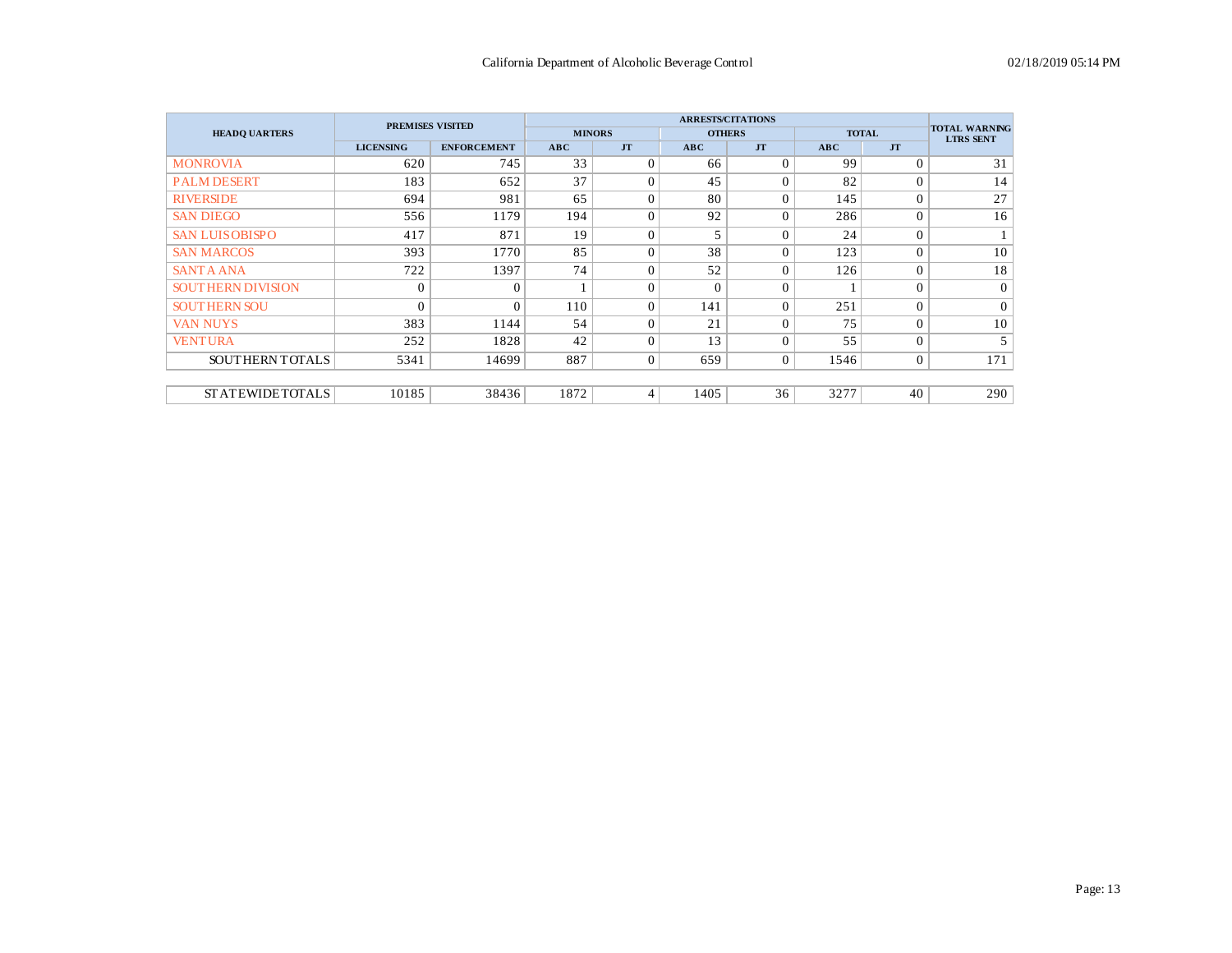# **ACCUSATIONS REGISTERED BY COUNT - PART 1**

| <b>HEADO UARTERS</b>                 | <b>TOTAL ACCUSATIONS</b><br><b>REGISTERED</b> | <b>MINOR</b><br><b>VIOLATIONS</b> |           | <b>MINOR DECOY</b> |              | <b>OBVIOUSLY</b><br><b>INTOXICATED</b> |           |     | <b>DRUGS</b> | <b>DISORDERLY</b><br><b>PREMISES</b> |           | <b>RETAIL OPERATING</b><br><b>STANDARDS</b> |           | <b>WEAPONS</b><br><b>VIOLATIONS</b> |           | <b>STOLEN</b><br><b>PROPERTY</b> |           |
|--------------------------------------|-----------------------------------------------|-----------------------------------|-----------|--------------------|--------------|----------------------------------------|-----------|-----|--------------|--------------------------------------|-----------|---------------------------------------------|-----------|-------------------------------------|-----------|----------------------------------|-----------|
|                                      |                                               | <b>ABC</b>                        | <b>BT</b> | ABC                | B T          | ABC                                    | <b>BT</b> | ABC | <b>BT</b>    | ABC                                  | <b>BT</b> | ABC                                         | <b>BT</b> | <b>ABC</b>                          | <b>BT</b> | <b>ABC</b>                       | <b>BT</b> |
| <b>GAP NORTHERN</b>                  |                                               |                                   |           |                    | 6            |                                        |           |     |              |                                      |           |                                             |           |                                     |           |                                  | $\Omega$  |
| TEU                                  | 25                                            |                                   |           |                    |              |                                        |           |     |              |                                      |           |                                             |           |                                     |           |                                  | $\Omega$  |
| <b>HEADOUARTERS</b><br><b>TOTALS</b> | 42                                            |                                   |           |                    | <sub>6</sub> |                                        |           |     |              |                                      |           |                                             |           |                                     |           |                                  | $\Omega$  |

| <b>NORTHERN</b>      | <b>TOTAL ACCUSATIONS</b><br><b>REGISTERED</b> | <b>MINOR</b><br><b>VIOLATIONS</b> |           | <b>MINOR DECOY</b> |           | <b>OBVIOUSLY</b><br><b>INTOXICATED</b> |           | <b>DRUGS</b>   |                | <b>DISORDERLY</b><br><b>PREMISES</b> |           | <b>RETAIL OPERATING</b><br><b>STANDARDS</b> |               | <b>WEAPONS</b><br><b>VIOLATIONS</b> |           | <b>STOLEN</b><br><b>PROPERTY</b> |                |
|----------------------|-----------------------------------------------|-----------------------------------|-----------|--------------------|-----------|----------------------------------------|-----------|----------------|----------------|--------------------------------------|-----------|---------------------------------------------|---------------|-------------------------------------|-----------|----------------------------------|----------------|
|                      |                                               | <b>ABC</b>                        | <b>BT</b> | ABC                | <b>BT</b> | ABC                                    | <b>BT</b> | ABC            | <b>BT</b>      | ABC                                  | <b>BT</b> | ABC                                         | <b>BT</b>     | ABC                                 | <b>BT</b> | <b>ABC</b>                       | <b>BT</b>      |
| <b>CONCORD</b>       |                                               | 0                                 |           | $\Omega$           | 3         |                                        | $\Omega$  | $\Omega$       | $\Omega$       | $\Omega$                             | $\Omega$  | $\Omega$                                    | $\Omega$      |                                     | 0         | $\Omega$                         | $\Omega$       |
| <b>EUREKA</b>        | 13                                            |                                   |           | 6                  | $\Omega$  |                                        | 0         | $\mathbf{r}$   | $\Omega$       | 0                                    | $\Omega$  | $\Omega$                                    | $\theta$      | $\theta$                            | $\Omega$  | 0                                | $\Omega$       |
| <b>FRESNO</b>        | 97                                            | 9                                 | 6         | 14                 | 45        | $\sim$<br>∠                            |           | 5              | $\Omega$       | $\Omega$                             | $\Omega$  |                                             | $\Omega$      | $\theta$                            |           |                                  | 0 <sup>1</sup> |
| <b>OAKLAND</b>       | 110                                           | 12                                | $\Omega$  | 21                 | 21        | $\Omega$                               | $\Omega$  | 5              |                | $\Omega$                             | $\Omega$  | 10                                          |               | $\theta$                            | $\Omega$  | 0                                | $\Omega$       |
| <b>REDDING</b>       | 23                                            |                                   | $\sim$    | 8                  | $\sim$    | $\overline{0}$                         | 0         | $\Omega$       | $\Omega$       | 0                                    |           | $\Omega$                                    | $\Omega$      | $\theta$                            | $\Omega$  |                                  | $\Omega$       |
| <b>SACRAMENTO</b>    | 58                                            | $\sim$                            |           | $\overline{4}$     | 21        |                                        | 0         | 4              | $\Omega$       |                                      | $\Omega$  |                                             | $\Omega$      | $\Omega$                            | 0         |                                  | $\Omega$       |
| <b>SALINAS</b>       | 46                                            | $\sim$                            |           | 11                 | 12        | $\Omega$                               |           |                | $\Omega$       | 0                                    | $\Omega$  |                                             |               | $\Omega$                            | $\Omega$  |                                  | $\Omega$       |
| <b>SAN FRANCISCO</b> | 105                                           | $\Omega$                          |           | 47                 | 16        | $\sqrt{ }$                             | $\Omega$  |                |                | $\Omega$                             | $\Omega$  |                                             |               | $\Omega$                            | 0         |                                  | $\Omega$       |
| <b>SAN JOSE</b>      | 27                                            |                                   | $\sim$    | $\mathbf{0}$       | $\gamma$  |                                        | $\Omega$  | $\overline{2}$ | $\Omega$       | 0                                    | $\Omega$  | $\mathcal{R}$                               | $\Omega$      | $\theta$                            | $\Omega$  | $\Omega$                         | $\Omega$       |
| <b>SANTA ROSA</b>    | 38                                            |                                   |           | 6                  | 14        | $\Omega$                               | $\Omega$  | $\Omega$       | $\Omega$       | $\Omega$                             |           |                                             | $\theta$      | $\Omega$                            | $\Omega$  |                                  | $\Omega$       |
| <b>STOCKTON</b>      | 92                                            | 26                                | $\sim$    | 20                 | 11        | $\Omega$                               | $\Omega$  | 8              | $\Omega$       | $\Omega$                             | $\Omega$  | $\sim$                                      | $\theta$      | $\Omega$                            | $\Omega$  | $\Omega$                         | $\Omega$       |
| NORTHERN TOTALS      | 612                                           | 69                                | 21        | 137                | 147       | $\overline{4}$                         | $\sim$    | 33             | $\overline{2}$ |                                      | $\Omega$  | 19                                          | $\mathcal{R}$ | $\theta$                            |           |                                  | $\Omega$       |

| <b>SOUTHERN</b>                       | <b>TOTAL ACCUSATIONS</b><br><b>REGISTERED</b> | <b>MINOR</b><br><b>VIOLATIONS</b> |           | <b>MINOR DECOY</b> |           | <b>OBVIOUSLY</b><br><b>INTOXICATED</b> |           | <b>DRUGS</b>       |           | <b>DISORDERLY</b><br><b>PREMISES</b> |           | <b>RETAIL OPERATING</b><br><b>STANDARDS</b> |           | <b>WEAPONS</b><br><b>VIOLATIONS</b> |           | <b>STOLEN</b><br><b>PROPERTY</b> |                |
|---------------------------------------|-----------------------------------------------|-----------------------------------|-----------|--------------------|-----------|----------------------------------------|-----------|--------------------|-----------|--------------------------------------|-----------|---------------------------------------------|-----------|-------------------------------------|-----------|----------------------------------|----------------|
|                                       |                                               | ABC                               | <b>BT</b> | ABC                | <b>BT</b> | ABC                                    | <b>BT</b> | ABC                | <b>BT</b> | <b>ABC</b>                           | <b>BT</b> | ABC                                         | <b>BT</b> | ABC                                 | <b>BT</b> | ABC                              | <b>BT</b>      |
| <b>BAKERSFIELD</b>                    | 69                                            |                                   | 14        | 15                 | 19        | $\Omega$                               | $\Omega$  | $\Omega$           | $\Omega$  | $\Omega$                             | $\Omega$  |                                             | $\Omega$  |                                     | $\Omega$  | $\Omega$                         | $\overline{0}$ |
| <b>CERRITOS</b><br><b>ENFORCEMENT</b> | 109                                           |                                   |           | 9                  | 31        |                                        |           |                    | 4         |                                      |           |                                             |           | $\theta$                            |           |                                  | $\Omega$       |
| <b>LB/LAKEWOOD</b>                    | 73                                            | 6                                 |           | 20                 | 19        | $\Omega$                               | $\Omega$  | $\sim$             | $\Omega$  | $\Omega$                             |           |                                             | $\Omega$  | $\Omega$                            | $\Omega$  |                                  | $\overline{0}$ |
| <b>MONROVIA</b>                       | 66                                            | 3                                 |           | 2                  | 17        | $\Omega$                               | $\Omega$  | 12                 |           |                                      |           |                                             |           |                                     | $\Omega$  |                                  | $\overline{0}$ |
| <b>PALM DESERT</b>                    | 27                                            | $\Omega$                          |           | $\Omega$           | 10        | $\Omega$                               | $\Omega$  | $\Omega$           | $\Omega$  | $\Omega$                             |           | $\sim$                                      | $\Omega$  | $\Omega$                            | $\Omega$  |                                  | $\overline{0}$ |
| <b>RIVERSIDE</b>                      | 78                                            |                                   |           | 9                  | 21        | $\Omega$                               | $\Omega$  | 4                  | $\Omega$  | $\Omega$                             |           |                                             | $\Omega$  | $\Omega$                            | $\Omega$  |                                  | $\overline{0}$ |
| <b>SAN DIEGO</b>                      | 41                                            | 10                                |           |                    |           |                                        | $\Omega$  | $\sim$             | $\Omega$  |                                      | $\Omega$  |                                             | $\Omega$  | $\overline{0}$                      | $\Omega$  |                                  | $\overline{0}$ |
| <b>SAN LUISOBISPO</b>                 | 29                                            |                                   | 8         | $\Omega$           | 4         | $\Omega$                               | $\Omega$  | $\Omega$           | $\theta$  | $\Omega$                             | $\Omega$  |                                             | $\Omega$  | $\theta$                            | $\Omega$  |                                  | $\overline{0}$ |
| <b>SAN MARCOS</b>                     | 23                                            | 10                                |           | $\overline{2}$     | 4         | $\Omega$                               | $\Omega$  | $\Omega$           | $\Omega$  | $\Omega$                             | $\Omega$  |                                             | $\Omega$  | $\Omega$                            | $\Omega$  |                                  | $\overline{0}$ |
| <b>SANTA ANA</b>                      | 92                                            | 13                                | $\sim$    | 9                  | 36        |                                        | $\Omega$  | $\sim$<br>$\Delta$ | $\Omega$  |                                      | $\Omega$  | $\sim$                                      | $\Omega$  | $\Omega$                            | $\Omega$  |                                  | $\Omega$       |
| <b>SOUTHERN SOU</b>                   |                                               | $\Omega$                          |           | $\Omega$           | $\Omega$  | $\Omega$                               | $\Omega$  | $\Omega$           | $\Omega$  |                                      | $\Omega$  |                                             | $\Omega$  | $\Omega$                            | $\Omega$  |                                  | $\overline{0}$ |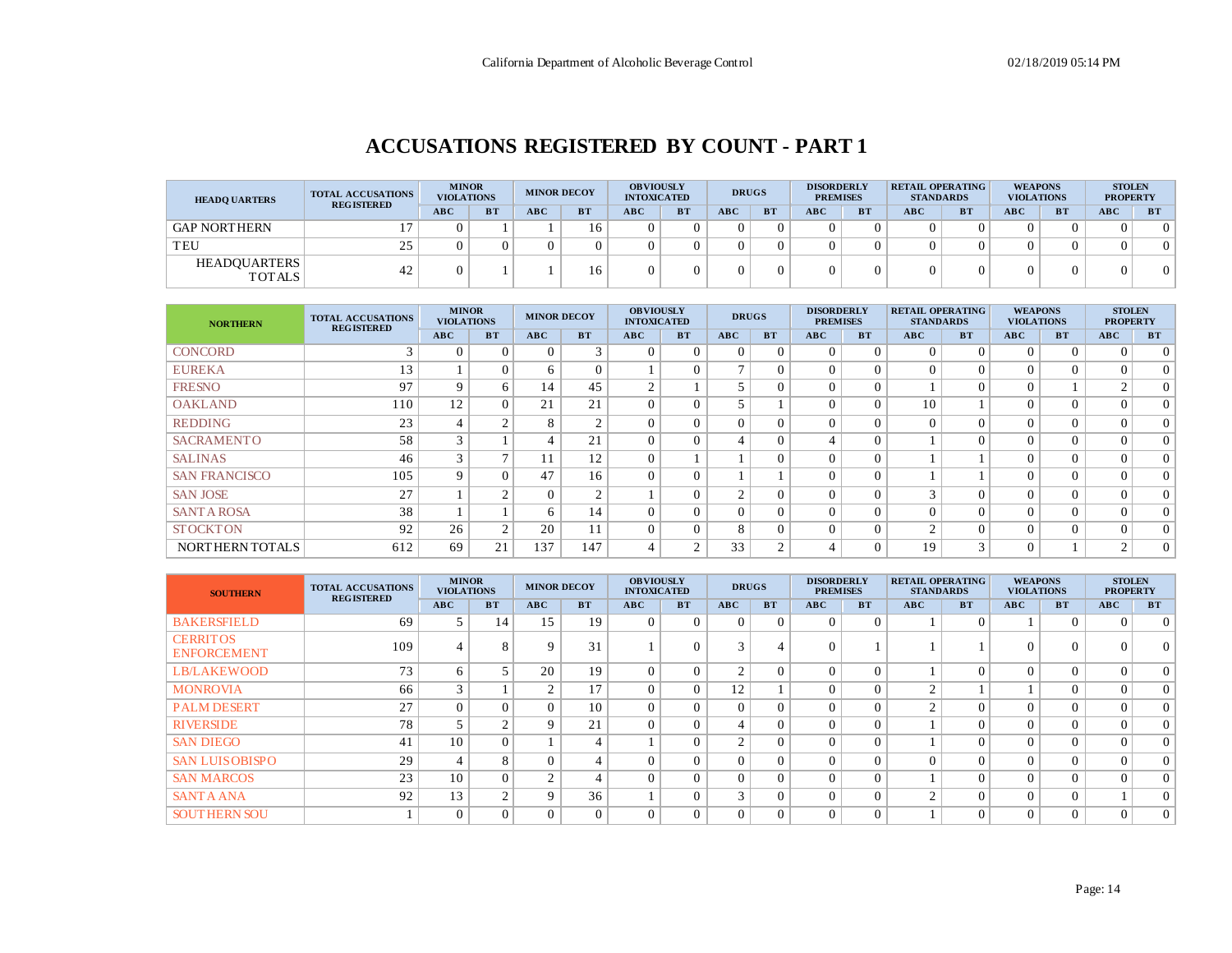| <b>HEADQ UARTERS</b>   | <b>TOTAL ACCUSATIONS</b><br><b>REGISTERED</b> | <b>MINOR</b><br><b>VIOLATIONS</b> |           | <b>MINOR DECOY</b> |           | <b>OBVIOUSLY</b><br><b>INTOXICATED</b> |           | <b>DRUGS</b>                              |           | <b>DISORDERLY</b><br><b>PREMISES</b> |           | <b>RETAIL OPERATING</b><br><b>STANDARDS</b> |           | <b>WEAPONS</b><br><b>VIOLATIONS</b> |           | <b>STOLEN</b><br><b>PROPERTY</b> |           |
|------------------------|-----------------------------------------------|-----------------------------------|-----------|--------------------|-----------|----------------------------------------|-----------|-------------------------------------------|-----------|--------------------------------------|-----------|---------------------------------------------|-----------|-------------------------------------|-----------|----------------------------------|-----------|
|                        |                                               | ABC                               | <b>BT</b> | ABC                | <b>BT</b> | ABC                                    | <b>BT</b> | ABC                                       | <b>BT</b> | <b>ABC</b>                           | <b>BT</b> | ABC                                         | <b>BT</b> | ABC                                 | <b>BT</b> | <b>ABC</b>                       | <b>BT</b> |
| <b>VAN NUYS</b>        | 73.                                           |                                   |           |                    | 28        |                                        |           |                                           |           |                                      |           |                                             |           |                                     |           |                                  |           |
| <b>VENTURA</b>         |                                               |                                   |           |                    | 19        |                                        |           |                                           |           |                                      |           |                                             | 0         |                                     |           |                                  | 0         |
| SOUTHERN TOTALS        | 712                                           | 70                                |           | 79                 | 212       |                                        |           | $\mathcal{L}$<br>$\overline{\phantom{a}}$ |           |                                      |           |                                             |           |                                     |           |                                  |           |
|                        |                                               |                                   |           |                    |           |                                        |           |                                           |           |                                      |           |                                             |           |                                     |           |                                  |           |
| <b>STATEWIDETOTALS</b> | 1366                                          | 139                               | 63        | n 1 m<br>້⊥        | 375       |                                        |           | 60                                        |           |                                      |           | $\sim$<br>$\sim$ $\sim$<br>ر. ر             |           |                                     |           |                                  |           |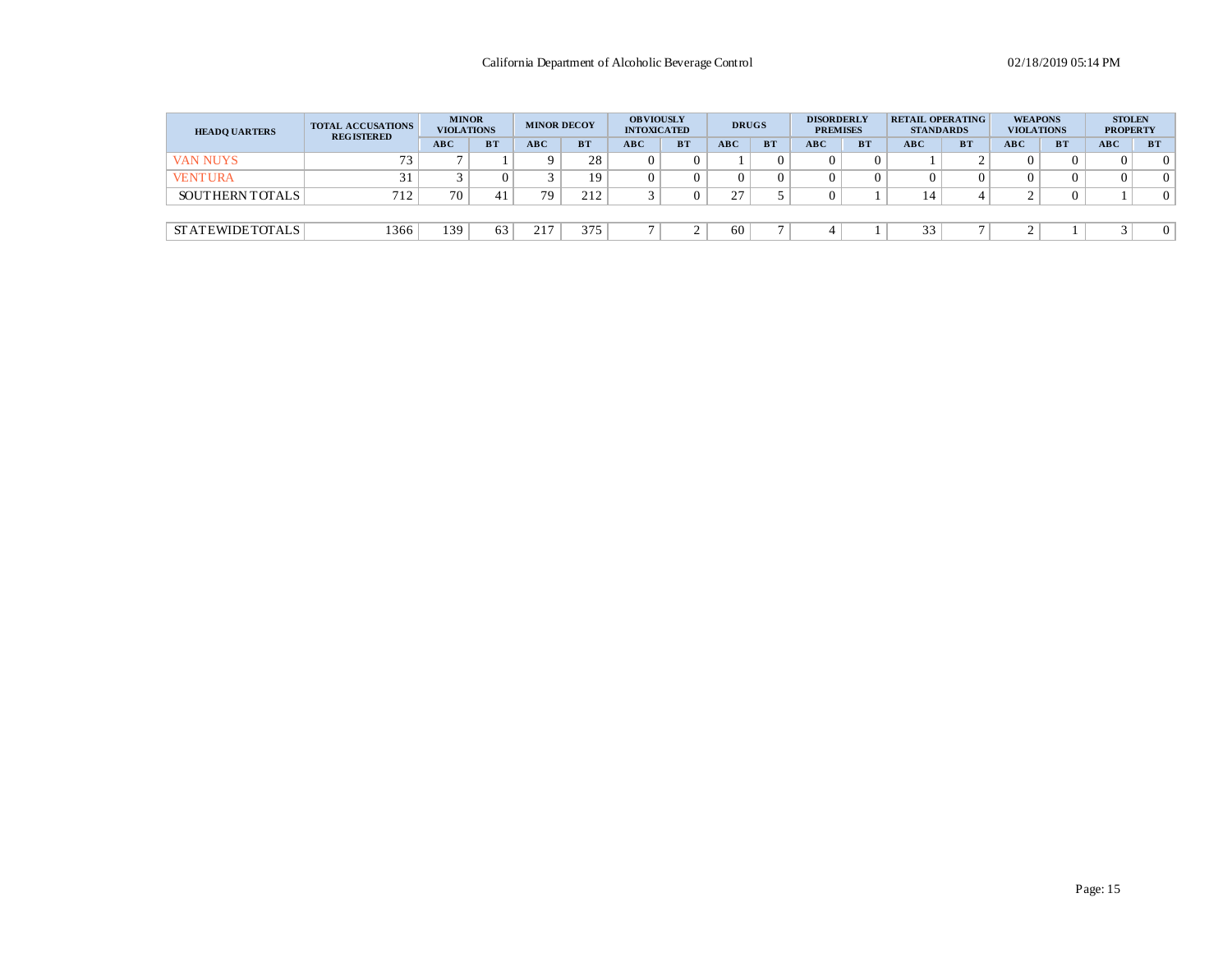### **ACCUSATIONS REGISTERED BY COUNT - PART 2**

| <b>HEADQ UARTERS</b>                 | <b>GAMBLING</b> |           | <b>SOLICITING</b><br><b>DRINKS</b> |           |            | <b>AFTER HOURS</b> | <b>BUSINESS</b><br><b>PRACTICES</b> |           | <b>MORAL TURPITUDE</b> |           | <b>PROSTITUTION</b> |           | <b>CONDITIONS</b> | VIOLATION OF | <b>OTHER</b> |           | <b>TOTAL VIOLATIONS</b> |           |
|--------------------------------------|-----------------|-----------|------------------------------------|-----------|------------|--------------------|-------------------------------------|-----------|------------------------|-----------|---------------------|-----------|-------------------|--------------|--------------|-----------|-------------------------|-----------|
|                                      | <b>ABC</b>      | <b>BT</b> | ABC                                | <b>BT</b> | <b>ABC</b> | <b>BT</b>          | ABC                                 | <b>BT</b> | ABC                    | <b>BT</b> | ABC                 | <b>BT</b> | <b>ABC</b>        | <b>BT</b>    | ABC          | <b>BT</b> | <b>ABC</b>              | <b>BT</b> |
| <b>GAP NORTHERN</b>                  |                 |           |                                    |           |            |                    |                                     |           |                        |           |                     |           | Ω.                |              |              |           |                         | 18        |
| TEU                                  |                 |           |                                    |           |            |                    | 23                                  |           |                        |           |                     |           | ∩                 |              |              |           | 36                      |           |
| <b>HEADOUARTERS</b><br><b>TOTALS</b> |                 |           |                                    |           |            |                    | 23                                  |           |                        |           |                     |           | 0.                |              |              |           | $\sim$<br>31            | 18        |

| <b>NORTHERN</b>      | <b>GAMBLING</b>         |           | <b>SOLICITING</b><br><b>DRINKS</b> |           | <b>AFTER HOURS</b> |               | <b>BUSINESS</b><br><b>PRACTICES</b> |              | <b>MORAL TURPITUDE</b> |           | <b>PROSTITUTION</b> |           | <b>VIOLATION OF</b><br><b>CONDITIONS</b> |           | <b>OTHER</b> |                | <b>TOTAL VIOLATIONS</b> |                 |
|----------------------|-------------------------|-----------|------------------------------------|-----------|--------------------|---------------|-------------------------------------|--------------|------------------------|-----------|---------------------|-----------|------------------------------------------|-----------|--------------|----------------|-------------------------|-----------------|
|                      | ABC                     | <b>BT</b> | ABC                                | <b>BT</b> | ABC                | <b>BT</b>     | ABC                                 | <b>BT</b>    | ABC                    | <b>BT</b> | ABC                 | <b>BT</b> | ABC                                      | <b>BT</b> | ABC          | <b>BT</b>      | ABC                     | <b>BT</b>       |
| <b>CONCORD</b>       | $\Omega$                | $\Omega$  | $\Omega$                           |           |                    | $\Omega$      | $\Omega$                            | $\Omega$     | $\Omega$               |           | $\Omega$            | $\Omega$  | $\Omega$                                 |           |              | $\Omega$       | $\Omega$                | 3 <sup>1</sup>  |
| <b>EUREKA</b>        | $\Omega$                | $\Omega$  | $\Omega$                           | $\Omega$  |                    | $\Omega$      | $\Omega$                            |              |                        |           | $\Omega$            | $\Omega$  | $\Omega$                                 | $\Omega$  | $\sim$       |                | 18                      | 2 <sup>1</sup>  |
| <b>FRESNO</b>        | $\gamma$                |           | $\Omega$                           | $\Omega$  | $\sim$             | $\theta$      | 4                                   |              | $\Omega$               |           | $\Omega$            | $\Omega$  | 2                                        | $\Omega$  | 10           | $\overline{4}$ | 53                      | 59              |
| <b>OAKLAND</b>       | $\mathbf{\overline{3}}$ | $\Omega$  |                                    | $\Omega$  |                    | $\mathcal{L}$ | 21                                  |              | $\sim$                 |           | 0                   | $\Omega$  | $\overline{ }$                           |           | 35           | 4              | 119                     | 31              |
| <b>REDDING</b>       | $\Omega$                | $\Omega$  | $\Omega$                           | $\Omega$  |                    | $\theta$      |                                     | $\Omega$     |                        |           | $\Omega$            | $\Omega$  | $\sim$                                   |           | 6.           | $\Omega$       | 22                      | 4 <sup>1</sup>  |
| <b>SACRAMENTO</b>    | $\Omega$                | $\Omega$  | $\Omega$                           | $\Omega$  |                    | $\Omega$      | 9                                   | $\Omega$     |                        |           | $\Omega$            | $\Omega$  | $\mathbf Q$                              |           | 22           | $\Omega$       | 57                      | 22              |
| <b>SALINAS</b>       | $\bigcap$               | $\Omega$  | $\Omega$                           | $\Omega$  |                    | $\Omega$      | 3                                   | $\Omega$     | 0                      |           | $\Omega$            | $\Omega$  | $\sim$                                   |           | 10           |                | 34                      | 23              |
| <b>SAN FRANCISCO</b> |                         | $\Omega$  | $\Omega$                           | $\Omega$  | $\sim$             |               | $\Omega$                            | $\bigcap$    |                        |           | $\Omega$            | $\Omega$  | 6                                        |           | 23           | $\sim$         | 93                      | 23              |
| <b>SAN JOSE</b>      | $\mathbf{\overline{3}}$ | $\Omega$  | $\Omega$                           | $\Omega$  |                    | $\Omega$      | $\gamma$                            | $\Omega$     | $\Omega$               |           | $\Omega$            | $\Omega$  |                                          | $\Omega$  | 14           |                | 30                      | 6               |
| <b>SANTA ROSA</b>    |                         | $\Omega$  | $\Omega$                           | $\Omega$  |                    | $\Omega$      | $\overline{ }$                      | $\Omega$     |                        |           | 0                   | $\Omega$  |                                          | $\Omega$  | 10           | $\Omega$       | 31                      | 15 <sup>1</sup> |
| <b>STOCKTON</b>      |                         | $\Omega$  |                                    | $\Omega$  |                    | $\Omega$      | 24                                  | $\sim$       |                        |           | $\Omega$            | $\Omega$  |                                          |           |              |                | 92                      | 17 <sup>1</sup> |
| NORTHERN TOTALS      | 16                      |           | $\mathcal{D}$                      | $\Omega$  |                    | 3             | 73                                  | $\mathbf{r}$ | 13                     |           | $\Omega$            | $\Omega$  | 34                                       | 3         | 137          | 14             | 549                     | 205             |

| <b>SOUTHERN</b>                       | <b>GAMBLING</b> |           | <b>SOLICITING</b><br><b>DRINKS</b> |           |          | <b>AFTER HOURS</b> | <b>BUSINESS</b><br><b>PRACTICES</b> |                | <b>MORAL TURPITUDE</b> |           | <b>PROSTITUTION</b> |           | VIOLATION OF<br><b>CONDITIONS</b> |           | <b>OTHER</b> |           | <b>TOTAL VIOLATIONS</b> |                |
|---------------------------------------|-----------------|-----------|------------------------------------|-----------|----------|--------------------|-------------------------------------|----------------|------------------------|-----------|---------------------|-----------|-----------------------------------|-----------|--------------|-----------|-------------------------|----------------|
|                                       | <b>ABC</b>      | <b>BT</b> | ABC                                | <b>BT</b> | ABC      | <b>BT</b>          | <b>ABC</b>                          | <b>BT</b>      | <b>ABC</b>             | <b>BT</b> | ABC                 | <b>BT</b> | ABC                               | <b>BT</b> | ABC          | <b>BT</b> | ABC                     | <b>BT</b>      |
| <b>BAKERSFIELD</b>                    | $\sim$          | $\Omega$  | $\Omega$                           | $\Omega$  | $\Omega$ | $\Omega$           | 8                                   |                |                        |           | $\Omega$            | $\Omega$  | $\mathcal{R}$                     | $\Omega$  |              | $\Omega$  | 42                      | 35             |
| <b>CERRITOS</b><br><b>ENFORCEMENT</b> |                 |           |                                    |           |          | $\sim$<br>∠        | 16                                  |                |                        | $\theta$  | $\Omega$            | 0         | 21                                | 9         | 22           | 4         | 87                      | 65             |
| <b>LB/LAKEWOOD</b>                    |                 | $\Omega$  | 4                                  |           |          | $\Omega$           | 10                                  | $\Omega$       |                        | $\Omega$  | $\Omega$            | $\theta$  | 8                                 | $\Omega$  |              | $\Omega$  | 63                      | 25             |
| <b>MONROVIA</b>                       |                 | $\Omega$  | 3                                  |           |          | $\overline{c}$     | 13                                  |                | 0                      | $\Omega$  | $\Omega$            | $\Omega$  | 6                                 | $\Omega$  | 14           | 4         | 59                      | 27             |
| <b>PALM DESERT</b>                    |                 | $\Omega$  | $\Omega$                           | $\Omega$  |          | $\Omega$           | 6                                   | $\Omega$       | 0                      |           | $\Omega$            | $\Omega$  |                                   | $\Omega$  | 11           | $\Omega$  | 21                      | 11             |
| <b>RIVERSIDE</b>                      | Q               | $\Omega$  | $\overline{c}$                     | $\Omega$  | $\sim$   | $\Omega$           | 14                                  | $\Omega$       |                        | $\sim$    | $\Omega$            | $\Omega$  | $\mathbf{8}$                      | $\Omega$  | 25           | $\Omega$  | 83                      | 25             |
| <b>SAN DIEGO</b>                      | $\Omega$        | $\sim$    | $\Omega$                           | $\Omega$  |          | $\overline{c}$     | 10                                  |                | $\sim$                 |           | $\Omega$            | $\Omega$  | 8                                 |           | $\circ$      | 3         | 43                      | 14             |
| <b>SAN LUISOBISPO</b>                 | ◠               | $\Omega$  | $\Omega$                           | $\Omega$  |          |                    |                                     |                |                        |           | $\Omega$            | $\Omega$  | 3                                 |           |              | $\gamma$  | 15                      | 18             |
| <b>SAN MARCOS</b>                     | $\Omega$        | $\Omega$  | $\Omega$                           | $\Omega$  |          | $\Omega$           | 3                                   | $\Omega$       | 0                      | $\Omega$  | $\Omega$            | $\Omega$  | 4                                 | $\Omega$  |              | $\Omega$  | 24                      | 4              |
| <b>SANTA ANA</b>                      | $\sim$          |           | 3                                  |           |          | $\Omega$           | 17                                  | $\overline{5}$ |                        | $\Omega$  | $\Omega$            | $\Omega$  | 9                                 | $\Omega$  | 10           | 2         | 72                      | 47             |
| <b>SOUTHERN SOU</b>                   | 0               | $\Omega$  | $\Omega$                           | $\Omega$  |          | $\Omega$           | $\Omega$                            | $\Omega$       | 0                      | $\Omega$  | $\Omega$            | $\Omega$  | $\Omega$                          | $\Omega$  |              | $\Omega$  |                         | 0 <sup>1</sup> |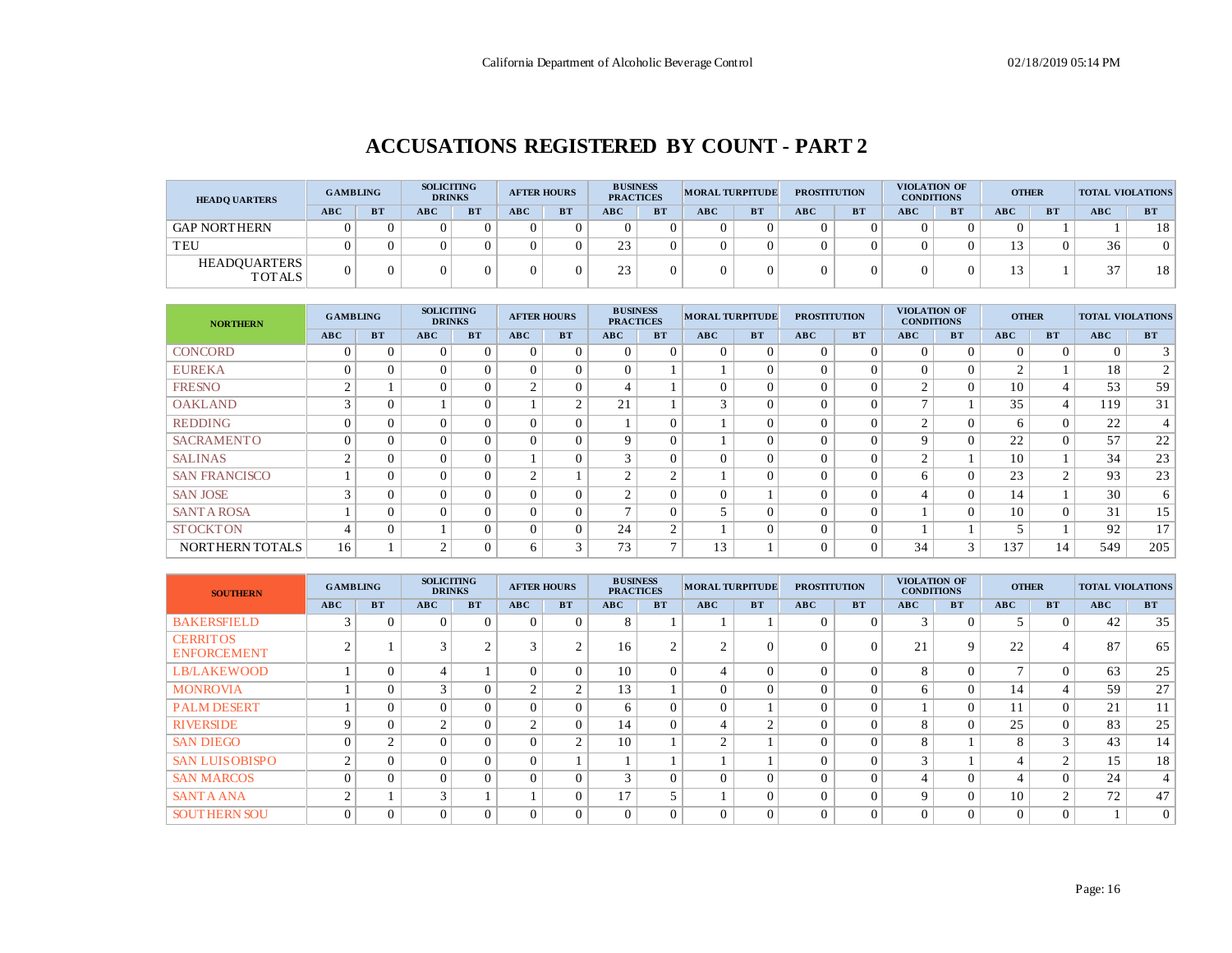| <b>HEADQ UARTERS</b>   | <b>GAMBLING</b> |           | <b>SOLICITING</b><br><b>DRINKS</b> |           |            | <b>AFTER HOURS</b> | <b>BUSINESS</b><br><b>PRACTICES</b> |           | <b>MORAL TURPITUDE</b> |           | <b>PROSTITUTION</b> |                | VIOLATION OF<br><b>CONDITIONS</b> |           | <b>OTHER</b> |           | <b>TOTAL VIOLATIONS</b> |                 |
|------------------------|-----------------|-----------|------------------------------------|-----------|------------|--------------------|-------------------------------------|-----------|------------------------|-----------|---------------------|----------------|-----------------------------------|-----------|--------------|-----------|-------------------------|-----------------|
|                        | <b>ABC</b>      | <b>BT</b> | <b>ABC</b>                         | <b>BT</b> | <b>ABC</b> | <b>BT</b>          | ABC                                 | <b>BT</b> | <b>ABC</b>             | <b>BT</b> | <b>ABC</b>          | <b>BT</b>      | <b>ABC</b>                        | <b>BT</b> | <b>ABC</b>   | <b>BT</b> | <b>ABC</b>              | <b>BT</b>       |
| <b>VAN NUYS</b>        |                 |           |                                    |           |            |                    | $\leq$                              |           |                        |           |                     | 0              |                                   |           | 10           |           | 56                      | 33 <sup>1</sup> |
| <b>VENTURA</b>         |                 |           |                                    |           |            |                    |                                     |           |                        |           |                     | $\Omega$       |                                   |           |              | $\sim$    | 17                      | 22              |
| <b>SOUTHERN TOTALS</b> | 21              |           | 18                                 |           |            | $\Omega$           | 16                                  |           | 16                     |           |                     | 0              | 84                                | $\sim$    | 122          | 18        | 583                     | 326             |
|                        |                 |           |                                    |           |            |                    |                                     |           |                        |           |                     |                |                                   |           |              |           |                         |                 |
| <b>STATEWIDETOTALS</b> | 37              |           | 20                                 |           |            |                    | 212                                 | 18        | 29                     |           |                     | $\overline{0}$ | 118                               | . J       | 273          | 33        | 1169                    | 549             |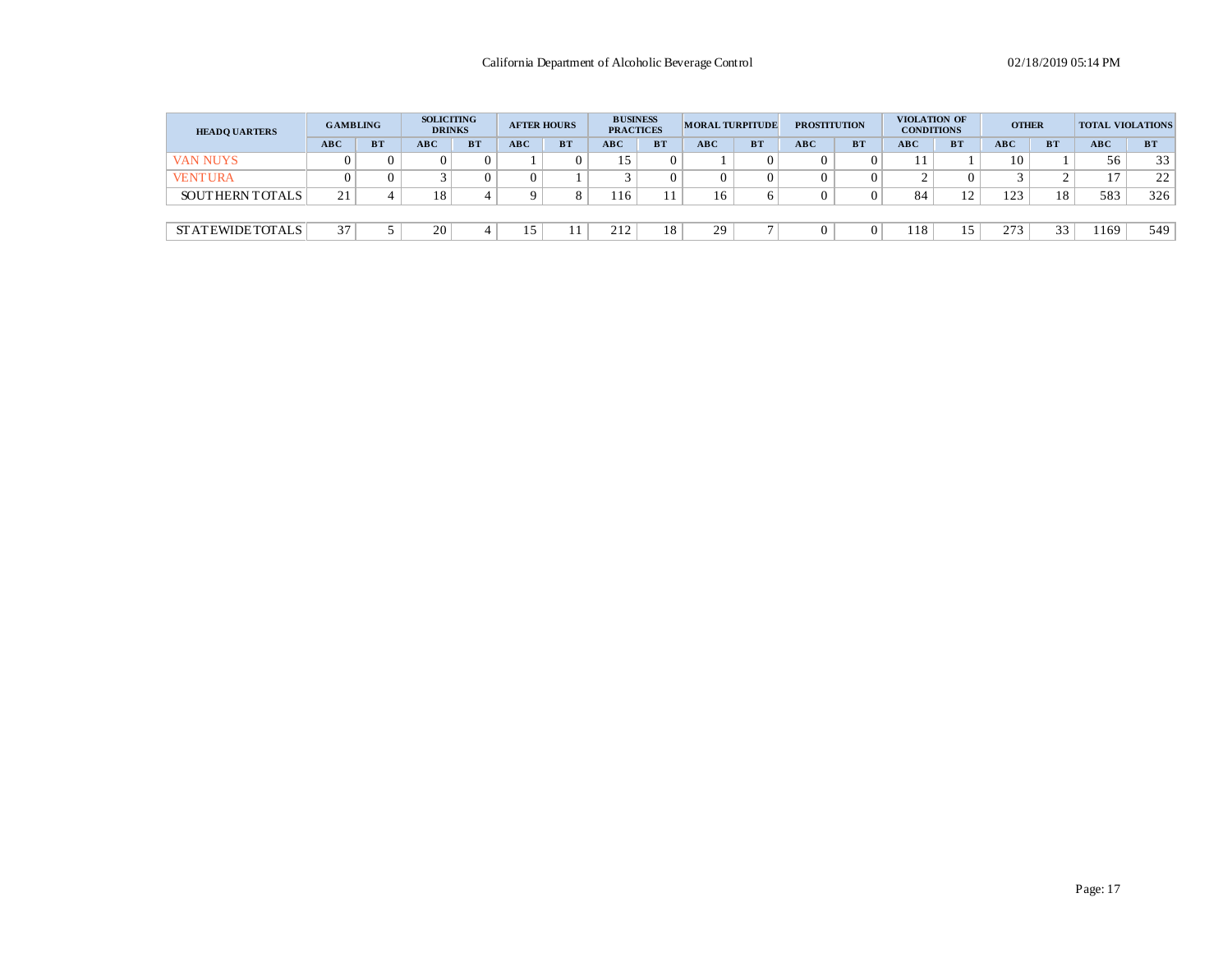### **MISCELLANEOUS**

| <b>HEADQ UARTERS</b> | <b>TEMP/INTR'M</b><br><b>RET PERMIT</b> | <b>SPEC DAILY</b><br><b>TEMP BEER/WINE</b> | <b>DAILY ON-SALE</b><br><b>GENERAL</b> | <b>CATERING</b><br><b>AUTH</b> |
|----------------------|-----------------------------------------|--------------------------------------------|----------------------------------------|--------------------------------|
| <b>GAP NORTHERN</b>  |                                         |                                            |                                        |                                |
| <b>GAP SOUTHERN</b>  |                                         |                                            |                                        |                                |
| <b>HEADQUARTERS</b>  |                                         |                                            |                                        |                                |
| LICENSING            | 197                                     |                                            |                                        |                                |
| TEU                  |                                         |                                            |                                        |                                |
| TRACE                |                                         |                                            |                                        |                                |
| <b>TRAININGNORTH</b> |                                         |                                            |                                        |                                |
| <b>TRAININGSOUTH</b> |                                         |                                            |                                        |                                |
| HEADQUARTERSTOTALS   | 197                                     |                                            |                                        |                                |

| <b>NORTHERN</b>      | <b>TEMP/INTR'M</b><br><b>RET PERMIT</b> | <b>SPEC DAILY</b><br><b>TEMP BEER/WINE</b> | <b>DAILY ON-SALE</b><br><b>GENERAL</b> | <b>CATERING</b><br><b>AUTH</b> |
|----------------------|-----------------------------------------|--------------------------------------------|----------------------------------------|--------------------------------|
| <b>CONCORD</b>       | $\Omega$                                | 4                                          | 17                                     | $\overline{0}$                 |
| <b>EUREKA</b>        | 10                                      | 263                                        | 607                                    | 287                            |
| <b>FRESNO</b>        | 122                                     | 674                                        | 994                                    | 1132                           |
| NORTHERN DIVISION    | $\Omega$                                | $\theta$                                   | $\overline{0}$                         | $\overline{0}$                 |
| NORTHERN SOU         | $\Omega$                                | 0                                          | $\Omega$                               | $\overline{0}$                 |
| <b>OAKLAND</b>       | 253                                     | 1082                                       | 1341                                   | 946                            |
| <b>REDDING</b>       | 56                                      | 450                                        | 998                                    | 621                            |
| <b>SACRAMENTO</b>    | 145                                     | 996                                        | 2601                                   | 1495                           |
| <b>SALINAS</b>       | 106                                     | 511                                        | 942                                    | 420                            |
| <b>SAN FRANCISCO</b> | 236                                     | 770                                        | 1083                                   | 1261                           |
| <b>SAN JOSE</b>      | 118                                     | 516                                        | 131                                    | 1382                           |
| <b>SANT A ROSA</b>   | 95                                      | 2002                                       | 1629                                   | 1116                           |
| <b>STOCKTON</b>      | 132                                     | 411                                        | 1524                                   | 906                            |
| YUBA CITY            | $\Omega$                                | $\Omega$                                   | $\overline{0}$                         | $\overline{0}$                 |
| NORTHERN TOTALS      | 1273                                    | 7679                                       | 11867                                  | 9566                           |

| <b>SOUTHERN</b>              | <b>TEMP/INTR'M</b><br><b>RET PERMIT</b> | <b>SPEC DAILY</b><br><b>TEMP BEER/WINE</b> | <b>DAILY ON-SALE</b><br><b>GENERAL</b> | <b>CATERING</b><br><b>AUTH</b> |
|------------------------------|-----------------------------------------|--------------------------------------------|----------------------------------------|--------------------------------|
| <b>BAKERSFIELD</b>           | 102                                     | 136                                        | 637                                    | 622                            |
| <b>CERRIT OS ENFORCEMENT</b> | 26                                      | 22                                         | 56                                     |                                |
| <b>INGLEWOOD</b>             |                                         |                                            |                                        |                                |
| <b>LA/METRO</b>              | 140                                     | 422                                        | 1088                                   | 1496                           |
| <b>LB/LAKEWOOD</b>           | 55<br>JJ                                | 299                                        | 611                                    | 531                            |
| <b>MONROVIA</b>              | 105                                     | 466                                        | 356                                    | 1673                           |